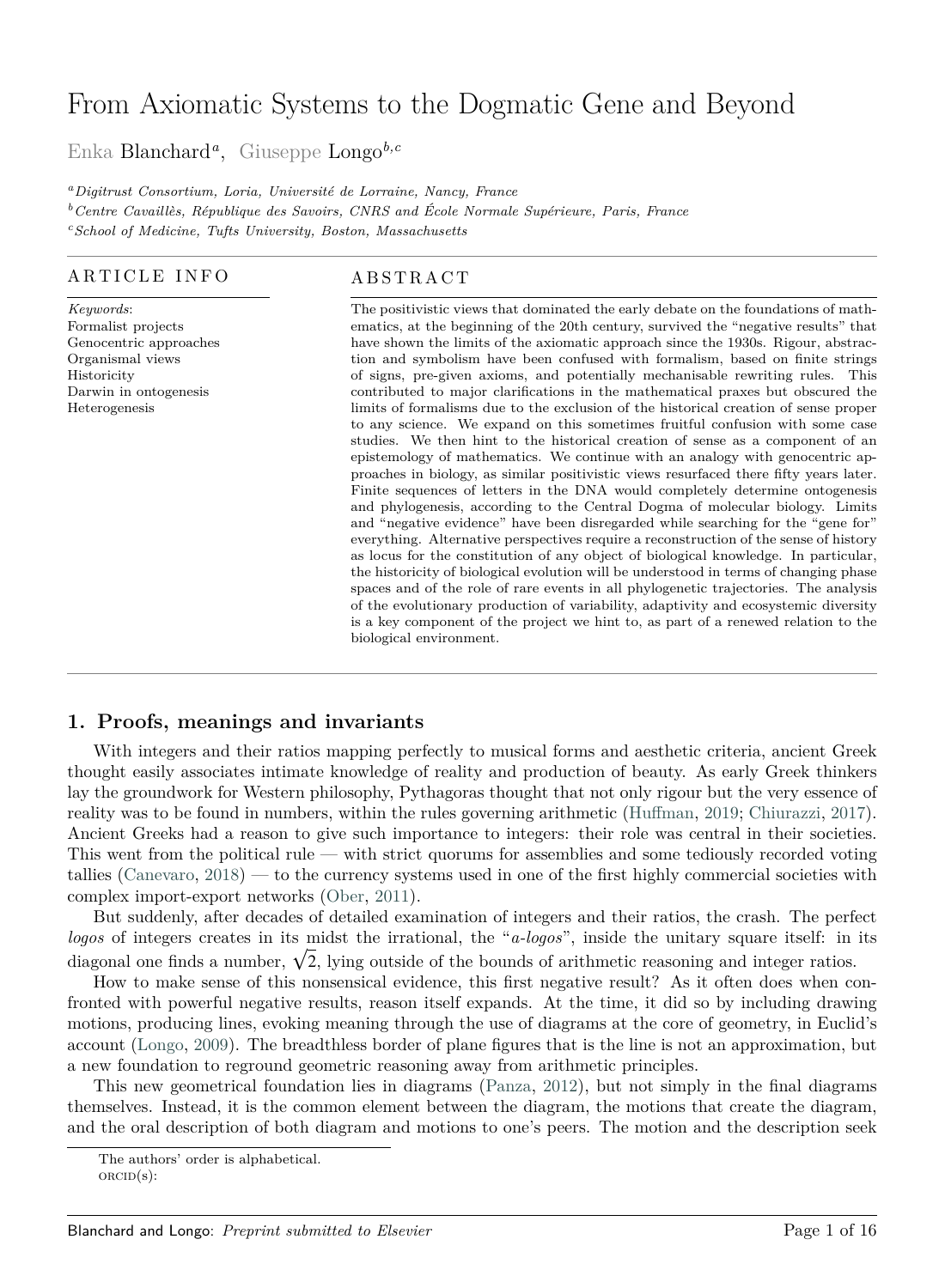to capture that which is not in the particular physical instantiation. Following Proclus, the discoveries in geometry are *measured*, in a physical sense, through perception (αἰσθητικός). To truly grasp mathematical concepts which reside in the intellect, one has to extract their essence, using one's imagination while inspired by the diagrams [\(Helmig and Steel,](#page-13-2) [2020\)](#page-13-2).

Geometry then arises in the interplay that allows the tracing motion in the sand to show a continuous  $\lim_{\alpha \to 0}$  increases that the language that then allows one to say "the line I'm drawing is breadthless". By this, Greek geometry invented at once a notion of trajectory independent of the object moving along it and the difficult notion of border, which served as foundation for later developments, up to Thom's general theory [\(Thom,](#page-15-0) [1954\)](#page-15-0).

Symmetries also play a central role in this new non-numerical foundation for geometry. Looking at the five Euclidean postulates, they all implicitly try to maximise symmetries in the constructions they allow, with the central elements being straight lines between points (forming the most symmetric and simplest trajectories) and circles [\(Longo,](#page-14-2) [2009\)](#page-14-2). And although this was not formalised and might have gone unnoticed until Desargues or even Joseph Diaz Gergonne, the postulates — and the first theorem — themselves explicit some conceptual symmetry in how they allow a duality between points and lines: if any line is defined by a pair of points, a point is also defined by a pair of lines<sup>[1](#page-1-0)</sup> [\(Pedoe,](#page-14-4) [1975\)](#page-14-4). Symmetries will continue to play a key role in the foundations of mathematics from Klein's Erlangen program (1872) to Weyl's approach to mathematical knowledge [\(Weyl,](#page-15-1) [1952\)](#page-15-1).

There is a common pattern behind the use of such elements as basis for mathematical thoughts: a search for abstraction. As the very concept of abstraction is hard to define and manipulate, let us focus instead on the construction of explicit invariants. What is numerosity but the abstraction that seeks to find the common invariant between seven coins and seven sheep? Between three lions and three roars? What is symmetry but the search for patterns that remain the same after simple transformations? What is continuity but the common property shared by all motions and trajectories?

The fact that we human mathematicians decided to collectively focus on invariants such as those — maybe unconsciously, through the process of finding them easy to work with  $-$  is grounded in these pre-human practices. Each of the early ones apparently corresponds to a pattern that our brain is able to notice and then stabilise as invariants of action: being able to iterate an action, anticipate the trajectory of a prey or of a predator, independently of changing environments, forces the selective memory of the invariant properties of trajectories. Our early invariants are practiced in actions before becoming generalised and abstract forms of small set of intuitions — that result from praxes — for which we now even have neuronal evidence, as traces of the interfacing of the brain with the world, through action. The brain allows ecosystemic activities while shaping itself in them. Like the practice of trajectories, counting small amounts of distinct objects is a practice shared with many animals — again a practical invariant, in this case in comparing quantities. What is the sense of numerosity for larger numbers except the extension of our inner capacity for subitising — instantly knowing the number of objects in a small set, of size generally less than five. This primary sense can also be isolated and traced back to — and perhaps produced by — some dedicated neuronal structures in our brains, where initial simple connections are reinforced by their use [\(Dehaene,](#page-13-3) [2011;](#page-13-3) [Anobile, Arrighi](#page-13-4) [and Burr,](#page-13-4) [2019;](#page-13-4) [Longo and Viarouge,](#page-14-5) [2010\)](#page-14-5). There is also evidence that the integer number line itself, with the numbers sorted from left to right in our writing cultures<sup>[2](#page-1-1)</sup>, could be a common invariant on how humans can write and "see" numbers internally, linking arithmetic and geometric intuitions.

What is the common element in all lines and curves we draw? The pattern that is independent of the thickness, colour, or medium in which we draw — be it sand or paper — but the continuity of the gesture? Is it a coincidence that the essence of the line might be in the continuity of the artist's hand's trajectory, and that we chose this as one of the central invariants of early geometry, when we as a species share such an uncanny innate ability to visualise and predict such trajectories effortlessly? Following Poincaré's intuition, our inner representations of the distance of an object in space might be related to the set of muscular tensions necessary to reach it. This is facilitated by our saccadic movements — or eye jerks — which trace in advance the paths needed to reach an object, to capture a prey. More precisely, tracing in advance a trajectory by our eyes allows to anticipate the next position where they look to follow a prey, escape a predator, capture

<span id="page-1-0"></span> $1$ To be more accurate, this requires the two lines not to be parallel — as seen in the reference to the first theorem of Euclid's Elements below — or for one to be in a projective space.

<span id="page-1-1"></span><sup>2</sup>From right to left in Arabic, as any Arabic mathematised person can witness.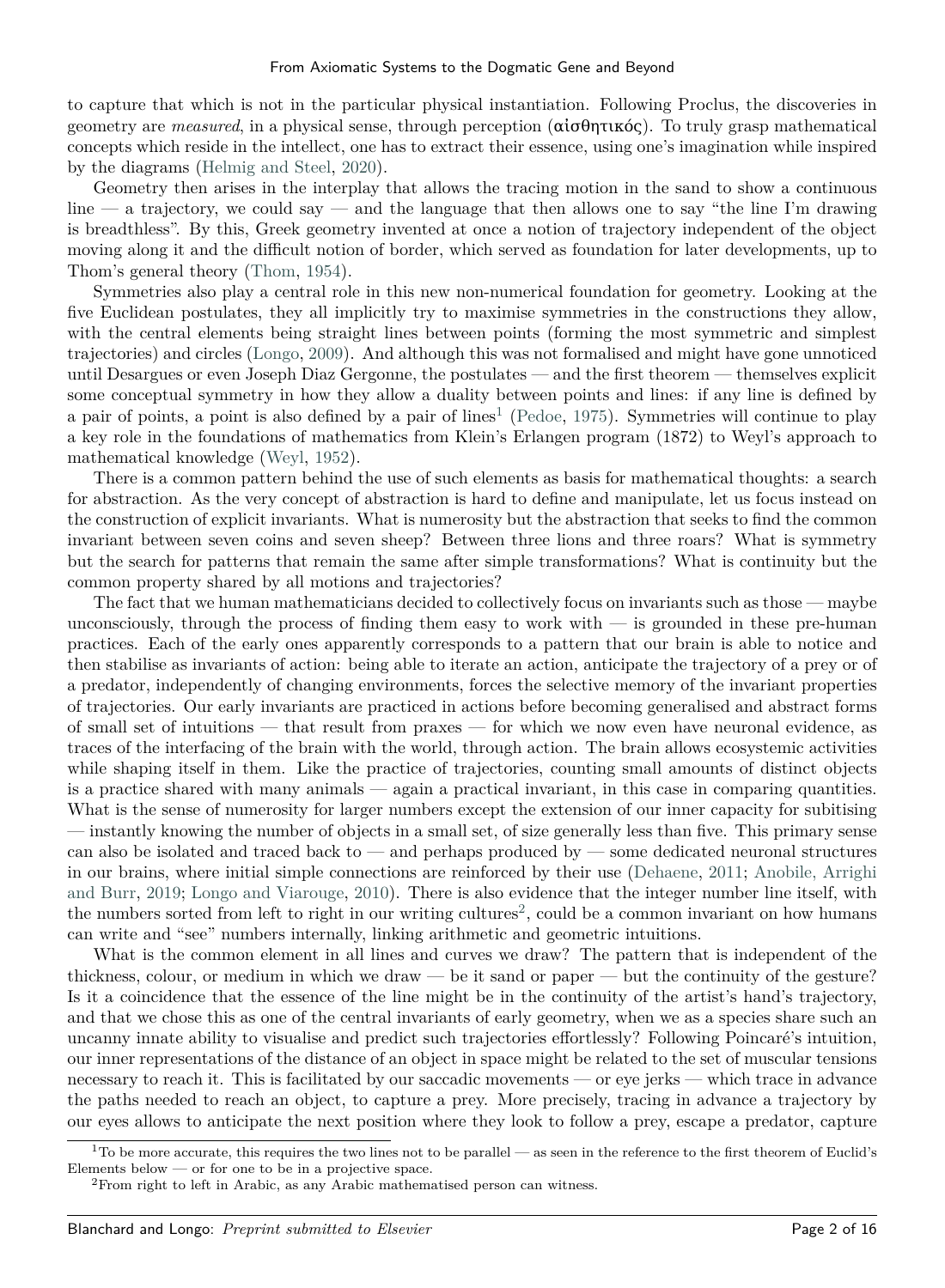a ball, and to move there following "the pursuit line" also traced by eye jerks — fractions of a second in advance [\(Berthoz,](#page-13-5) [1997\)](#page-13-5). The Poincaré-Berthoz isomorphism relates our visual perception of continuity and our vestibular perception of trajectories that are continuous in not only space but also time [\(Teissier,](#page-15-2) [2012\)](#page-15-2). Attuned with our perspective, Teissier observed, in a lecture which became famous at the Philosophy and Mathematics seminar at ENS Paris: "I understand a theorem when, for sure, I can follow the logical argument, yet the actual understanding and mastering of the argument comes only when it becomes evident to my monkey's brain".

Finally, symmetries contain an aesthetic component. They please our brains and we often recognise them from a distance, even if they are imperfect — and can now teach artificial neural networks to do the same, starting with the simplest patterns of continuity in the early stages of AI and going to complex symmetries more recently [\(Scharcanski and Venetsanopoulos,](#page-14-6) [1997;](#page-14-6) [Cao, Pang and Li,](#page-13-6) [2016\)](#page-13-6). If their design shows anything, it is that it is relatively easy to create neural networks that detect exactly those simple properties: continuity, borders, symmetry, and sometimes even numerosity. The symmetries of the world, those of our animal bodies may have forced our brain structures and perpetuate this influence on any new brain in a similar environment. An extreme case is seen in the empirical evidence from studies where cats where raised in environments consisting entirely of stripes (horizontal or oblique). Once adults, the cats had visual deficiencies in their capacity to recognise shapes that differed from the pattern they were used to, visible in both behaviour and neural cell networks [\(Blasdel, Mitchell, Muir and Pettigrew,](#page-13-7) [1977;](#page-13-7) [Maffei,](#page-14-7) [1998\)](#page-14-7).

When explaining axiomatic systems to young students, we often find ourselves describing axioms as self-evident properties and neglecting their evolutionary and historical formation, the way they result from a friction between our brains and the world by our living bodies, later enriched and specified by language and writing. It is then reasonable to wonder whether many early axioms are exactly this: attempts to abstract a felt intuition, a pattern perceived by most human minds, the proposal of a relevant invariance property. We hinted at the role of active tracing and symmetries in the proposal of Euclid's axioms. Their universality — as understandable by any human — is due to the pre-linguistic nature of this construction of sense that precedes human languages. The proof is then inextricably linked to the discourse that allows generalisation of this early intuition, as a result of an active relation to the world, into rigorous knowledge. It then becomes a social object that relies, by language, on rhetoric and sometimes esoteric knowledge (often in a master/disciple setting<sup>[3](#page-2-0)</sup>). Despite the relative fascination of Greek philosophers for the written word, proofs were still mostly oral objects, with people learning from each other instead of using textbooks. Every mathematician experiences the huge efficiency gains one obtains when discussing complex results face to face as opposed to in a textbook, and how many proofs are elaborated during discussions in front of blackor white- boards. Proofs are still now mostly oral objects, supported by sketched computations or very informal drawings just hinting to structures of imagination by gestures.

We then reach a kind of informal rigour. A proof is whatever convinces its audience — sometimes one well-versed in rhetorical tricks — of the veracity of a proposition. Explicit references to previously proved results contribute to such rigour. But certain central statements can remain unexamined. For example, the consideration of a line as breadthless border can be formally interpreted as taking the asymptotic limit of a sequence of geometric objects, but this limit is never formally defined — and would have been impossible with the tools present at the Greeks' time. Teissier's very argument about the Poincaré-Berthoz isomorphism makes use of this peculiarity: his isomorphism is not a true, formal isomorphism, but only a linguistic trick to give his readers an intuition of the relationship he infers between the visual and vestibular lines — and he says as much in his article [\(Teissier,](#page-15-2) [2012\)](#page-15-2)

Getting back to Greek mathematicians, let's consider Euclid's *Elements* again. On one side, it is correct to say that they figure a systematic approach with an axiomatisation that was not present in earlier texts. The results in the *Elements* indeed have proofs, albeit lacking some examination of what proofs are exactly<sup>[4](#page-2-1)</sup>. On the other side, a mathematical proof is also — or even mainly — a historical construction of meaning, through a dialogue in the informal rigour proper to the praxis of mathematics. If it is too complex, it

<span id="page-2-0"></span><sup>3</sup> Legends abound on Hippasus of Metapondum and his potential murder as punishment for revealing the irrationality of  $\sqrt{2}$  to the public outside of the Pythagorean school [\(Huffman,](#page-14-0) [2019\)](#page-14-0).

<span id="page-2-1"></span> $4$ For example, the analysis of modus ponens and the examination of the rules of deduction that are used within the text are far from the consideration present in the text itself, at least from the evidence subsisting today.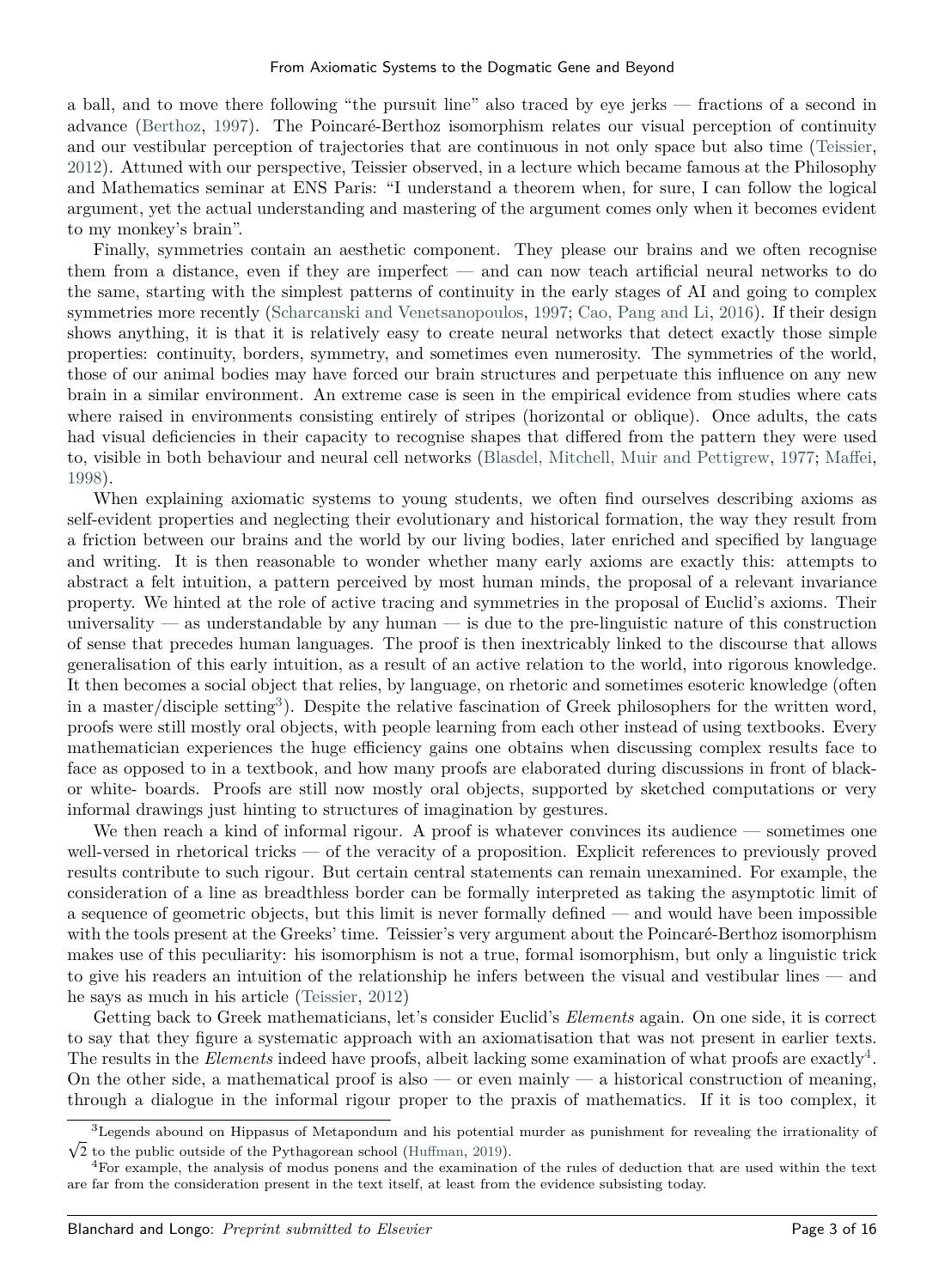must be — and is in practice — re-written over time, by distilling lemmas, and by proposing more general underlying invariants, thus making the corresponding intuition easier to grasp. It might then be ahistorical to interpret Euclid's project as a predecessor to Hilbert's that was only lacking the proper tools to found mathematics in a formal way (see the remarks on Euclid's first theorem in chapter one and on other critiques in [Heath](#page-13-8) [\(1908\)](#page-13-8)).

### **2. The role of formalism**

Looking at the last two millennia, we can observe that formalism and codification of thought both appear over time, and are steeped in the evolution of language. As in other fields, there is a desire to simplify patterns that everyone observes. If most mathematicians talk about powers of an unknown number, it is more efficient to use  $x^7$  than a complex sentence. Common examples can be found in older works such as Muhammad ibn Mūsā al-Khwārizmī's treatise on algebra (as translated by [Rosen](#page-14-8) [\(1831\)](#page-14-8)):

"I have divided ten into two parts, and having multiplied each part by itself, I have subtracted the smaller from the greater, and the remainder was forty. Then the computation is  $-$  you multiply ten minus thing by itself, it is a hundred plus one square minus twenty things and you also multiply thing by thing, it is one square. Subtract this from a hundred and a square minus twenty things, and you have a hundred, minus twenty things, equal to forty dirhems."

Or, equivalently:

$$
\left| (10 - x)^2 - x^2 \right| = 40 \rightarrow 100 - 20x = 40
$$

Here, formalism has the advantage of making proofs more intelligible by making them more concise, through the adoption of a common language. And this process of formalisation is in itself social: with dozens of potential formalisms proposed, the selection of one of them depends on their relative popularity among other authors until one reaches hegemony. The choice of the symbol's calligraphy itself is not neutral: quite a few of them evoke meaning through both the motion necessary to draw them and the mental associations this creates. For example, the choice of using  $\widehat{ABC}$  — and sometimes ∠  $ABC$  — to denote an angle is the result of a non-trivial evolution. As related by Florian Cajori, the symbol < was used from for angles in 1634 and continued being used until the eighteenth century, in parallel with the "smaller than" signification [\(Cajori,](#page-13-9) [1928\)](#page-13-9). The period in between saw a multiplication of options appear: ∠ for an angle, and ∠∠ for plural angles,  $\widehat{ab}$  for an angle between lines a and b, or even ∢, among dozens of other possibilities, each carrying a possibly different reference to meaning<sup>[5](#page-3-0)</sup>).

Going back to early Greek mathematicians, the representation of numbers was dual, with on one hand numbers written as letters, and on the other manipulation through pebbles (ψῆϕος) on a table — or maybe an early abacus. Thus, the representation was not only through an abstract symbol that was drawn, but mentally incorporated the manipulation of a number of dots, linking the concept and the numerosity [\(Lang,](#page-14-9) [1957\)](#page-14-9). Hence, the process of sharing the initial meaning that one ascribes to a symbol is an essential part: without it, the symbol cannot be used and remains unknown. Hence, before the symbol acquires any autonomy and becomes stable through the same rules as general linguistic terms<sup>[6](#page-3-1)</sup>, it must be used by a small community for which it represents a shared meaning born through common interactions — oral or written<sup>[7](#page-3-2)</sup>.

The symbol — from the Greek  $\sigma \nu \mu \beta \alpha \lambda \lambda \omega$ , "I throw together" — can then be said to unite multiple sources of meaning. It represents the invariant at the heart of the abstraction process, and its multiple

<span id="page-3-0"></span><sup>&</sup>lt;sup>5</sup>One curious effect is that old notations had a symbol for an indeterminate angle  $(2)$ , but few possibilities for one that goes through given points or lines. Reciprocally, contemporary notations allow for a specific angle given three points:  $\widehat{ABC}$ , but do not directly allow the representation of a generic angle. Of course, it is still possible to denote a generic angle by using *ABC* with generic A, B, and C. Some use ∠ *ABC* for specific angles, but the symbol ∠ by itself has become rare. Questions on the nature of angles are still debated today, especially as they relate to physical measurements, as in [Krystek](#page-14-10) [\(2021\)](#page-14-10).

<span id="page-3-1"></span><sup>6</sup>For example, the most commonly used terms are those that are most stable and evolve more slowly [\(Pagel, Atkinson and](#page-14-11) [Meade,](#page-14-11) [2007\)](#page-14-11).

<span id="page-3-2"></span><sup>7</sup>For what is probably the first time in history, mathematicians interact mainly through papers and most of the exchanges on what could be shared meanings happen via impersonal publications, instead of oral exchanges — or even regular epistolary correspondence. It remains to be seen how this will impact the evolution of symbol-concepts.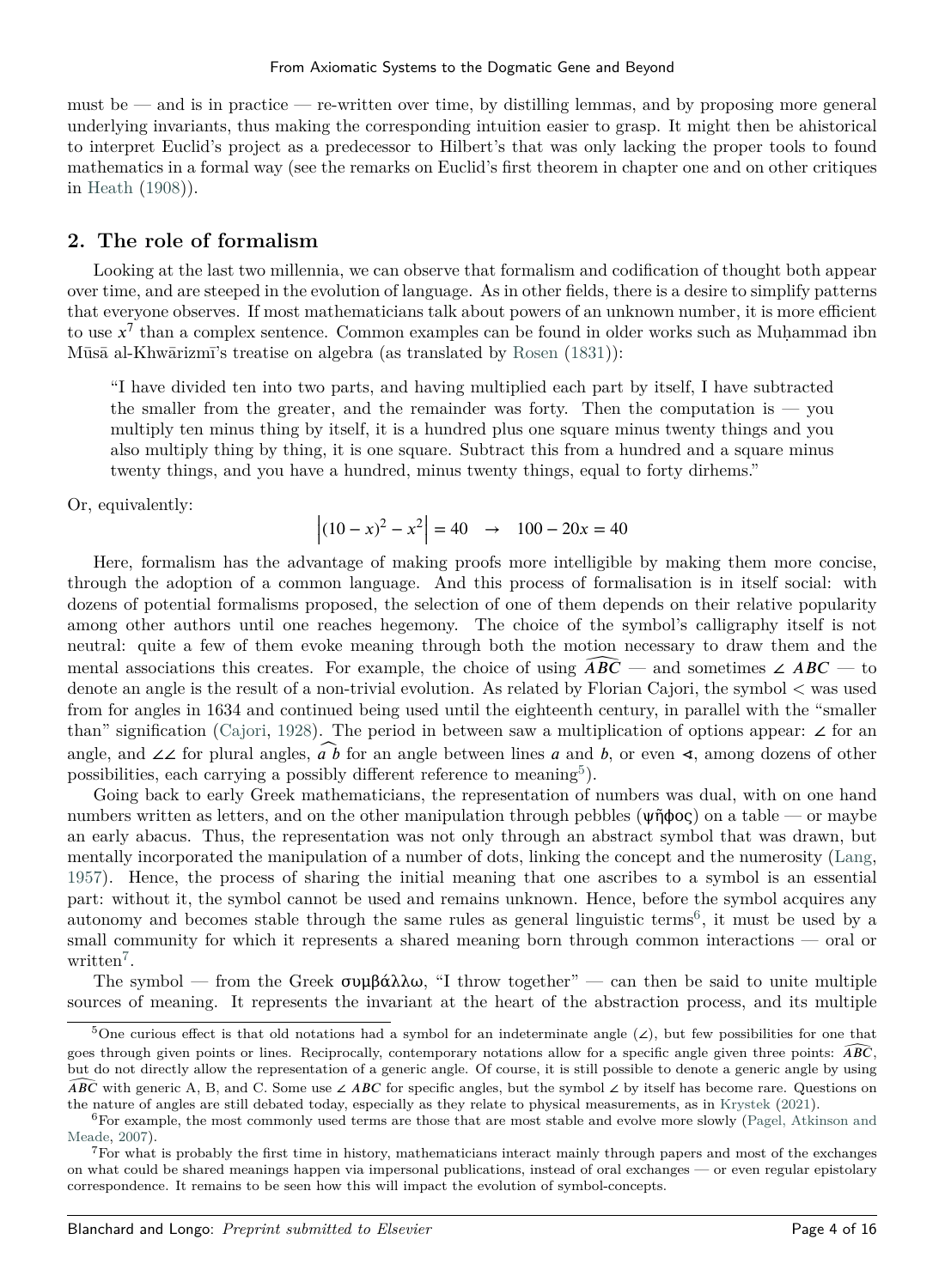meanings interact. As such, it is not just a formal sign that can be manipulated by automated syntactic rules without losing something — some form of meaning — in the process. In this context, the initial invariant is not just a symbol, but the motion that allows one to draw said symbol. The meaning evoked arises from both motion and association with other symbol-concepts.

In the historical mathematical practice, after one removes or simplifies redundant passages of proofs to make them clearer to check (and sometimes to understand), it seems natural to hope that we can reach some point where the whole process becomes quasi-mechanical. In this context, Hilbert's project initially appears reasonable, as is the general objective of finding a common axiomatisation of mathematics that can lead to a fully formal, fully verified, and ideally all-encompassing tower of mathematical knowledge. In this way, the stabilisation of symbols is a prerequisite for the axiomatisation project, providing both the tools and the motivation for the latter. The issue is when one goes from this initial formalisation of simple concepts and towards the formalisation of our actions on concept-symbols themselves, in a self-referential way.

Mathematics is rigorous, but true mathematical rigour can only be meaning-making, and in this way can only be "in-formal". A formalism without this meaning-making can only manipulate symbols as signs — and not signifiers — and easily falls into the absurd. Shortly after Frege explicitly formalised Cantor's set theory, Russell shows an easy contradiction.

The solution, which uses both sets and classes, illustrates how important types are in mathematics although this is not always fully apparent. Types contribute greatly to the creation of meaning in proofs, by allowing us to state on which set a function is defined and in which set it has its values.

Thirty years after this first paradox, Alonzo Church proposes a theory of functions that could be applied to themselves. As this allows a brand of pure formalism with no intrinsic meaning, it leads to Curry's paradox, a more technical rewriting of the initial circular contradiction. Two paths avoid this contradiction: bringing meaning into the formalism by reintroducing types [\(Church,](#page-13-10) [1941\)](#page-13-10) or limiting the simultaneous interplay of self-application and negation [\(Barendregt,](#page-13-11) [1984\)](#page-13-11). This happens once again with Martin-Löf and his formal universe of Types, which is a Type in itself. Once Girard points out this paradox in the theory, illustrating both its expressive power and a profound flaw [\(Coquand,](#page-13-12) [1986\)](#page-13-12), Martin-Löf repairs it by restoring the link to meaning-making in a novel theory of types [\(Martin-Löf and Sambin,](#page-14-12) [1984\)](#page-14-12).

Those paradoxes do not negate the importance or usefulness of formalism, but underline its limits when it comes to the creation of meaningful statements. Studying the paradoxes themselves is a fruitful activity even outside of theoretical contexts, as is shown by the developments of early computer science but also contemporary development paradigms inspired by intuitionistic logic. The system that rose out of this thanks to Curry's fixed-point operator is expressive and led to new meaningful insights in topology [\(Amadio](#page-13-13) [and Curien,](#page-13-13) [1998;](#page-13-13) [Longo,](#page-14-13) [2001\)](#page-14-13).

That said, almost each time mathematicians tried to avoid the requirements of only considering meaningful statements — by trying to replace it with the rigour of a pure formalism — they ended up with flaws in the system leading to a syntactic contradiction.

A common feature of many such paradoxes is that they rely on some form of encoding. This is extremely present in Gödel's initial incompleteness theorems: the goal was after all to encode provability of arithmetic statements in arithmetic itself. This is powerful, but the process tends to remove all links to intuition and meaning to achieve certain results, and was already decried by [Girard](#page-13-14) [\(2001\)](#page-13-14): "the practice of artificial codings corresponds to a logical ideology for which the language is a mere bureaucratic device, with no intrinsic properties". The intuition-removing effect of encoding can also be found in another object commonly studied by set theory: bijections. There are many — discontinuous — bijections between ℝ and ℝ<sup>2</sup>, and creating one is trivial by "mixing" the numerical representations of two numbers, a very simple encoding indeed. Here, the encodings typically destroys continuity, one of our main sources of intuition, or what "gives meaning" to the real line and spaces. This makes such objects harder to handle than ones related by stronger relations (ideally an isomorphism). The only operations doable on such structures are syntactic operations: rigorous, but rarely meaningful.

Thus, despite a century of debate over the role of formalism and numerous attempts to push mathematicians to follow stricter rules, proofs remain social objects — the most stable of our conceptual constructions, yet the result of a historical inter-subjective activity.

Let us give three examples of diverging reactions to objects that look like proofs, where the interplay between intuition, sense and formal (even computational) rigour has had a major role. First, we can take the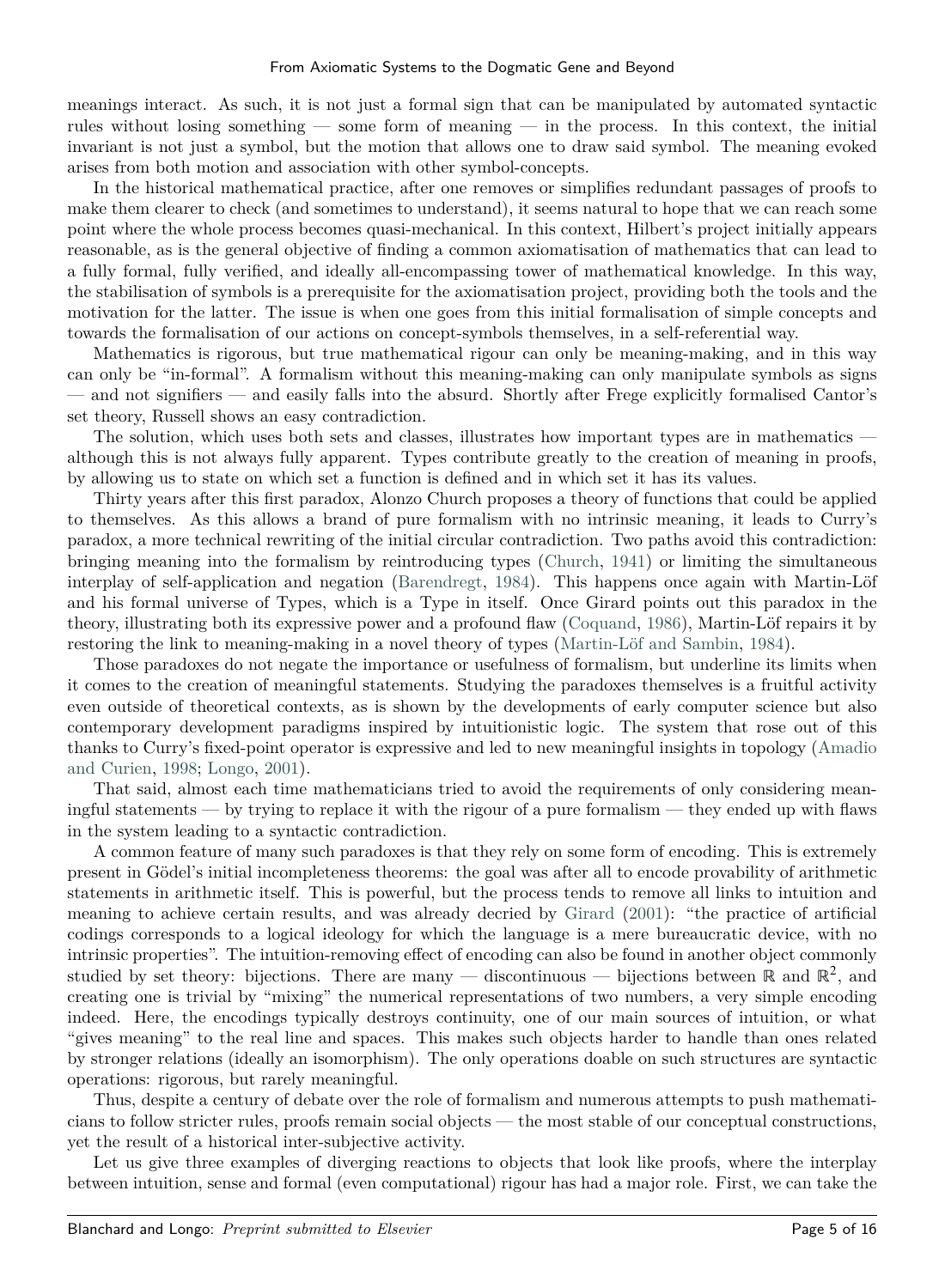first "proof" of the four-colour theorem in 1976, which relied one the automatised checking of a disjunction of 1[8](#page-5-0)34 cases, as well as extensive manual checking<sup>8</sup> [\(Wilson,](#page-15-3) [2003\)](#page-15-3). Its status as proof was disputed for at least two decades, as it left most unsatisfied with the methodology and the reliance on automated checking. This lasted at least until further proofs appeared and the automated checking of the proof was formalised in Coq, requiring mathematicians to have to accept a much smaller codebase<sup>[9](#page-5-1)</sup>. In a way, the proof did not fully respect the norms of being both manually checkable and of bringing meaning and new intuitions to mathematicians who would check the proof<sup>[10](#page-5-2)</sup>.

One key issue in this direction is that program correctness is not decidable, as a consequence of Rice's theorem [Rogers](#page-14-14) [\(1987\)](#page-14-14) — moreover "few" properties of programs are even semidecidable [\(Giannini and](#page-13-15) [Longo,](#page-13-15) [1984\)](#page-13-15). That is, no program can be guaranteed to find a proof of the correctness of other programs, and no general method can perfectly rigorously prove the correctness of very long programs, without special insights. So, the solution comes from the robustness and transparency of the programming style: Coq is such an example, thanks to its robust foundation in Type Theory. This is thus a matter of the historical formation of a programming style after avoiding logical paradoxes (Curry's, Girard's ...). By this, we can trust a proof written and deduced in Coq, even though a proof of correctness is impossible in the general case.

On the opposite side, we have the article on Quantum Bit Commitment published in 1993 by Brassard, Crépeau, Josza and Langlois [\(Brassard, Crepeau, Jozsa and Langlois,](#page-13-16) [1993\)](#page-13-16). This article featured a short proof (the whole article being 9 pages long) of a surprising result, and was quite well received initially and published in what might have been the most prestigious venue in the field at the time. It had all the required elements to be accepted as a proof: it was formal, made sense, and gave new intuitions about the field. And yet it was shown to be invalid three years later, with the central counterargument fitting in a single line [\(Lo and Chau,](#page-14-15) [1997\)](#page-14-15). One common explanation for this gap is that the field has very little reliance on intuition (or rather, offers very little in the way of intuition for people to work with), and that most proofs depend on formal sign manipulation. Non-visual formalisation as a tool of creation (and not only of verification) might then be easily misled.

Our last example is contemporary, and illustrates the fuzzy boundary between proof and non-proof. In 2012, Shinichi Mochizuki put online a string of four preprints proposing a proof of the abc conjecture<sup>[11](#page-5-3)</sup>, totalling 646 pages in the versions last updated in December 2020 — and requiring the assimilation of nearly 2000 pages of his previous research on anabelian geometry. After eight years, the community is still undecided about the solidity of the proof, due to both its length and its complexity. After the first few years of general evaluation, the debate has now focused on Corollary 3.12 of the fourth article. This corollary states that the theory developed over all the preceding works applies to the problem at hand. The problem is then one of semantics, and not one of syntax: does the new theory apply to the object considered, and how would that make sense? Interestingly, quite a few arguments against the proof are linked to heuristics developed over time and not to formal considerations of what proofs are. Central to this is the fact that the new theory has so far found no other application or usable intermediate result, which would be a first for a theory of this scale. So far, the mathematical community is still debating the issue<sup>[12](#page-5-4)</sup> [\(Castelvecchi,](#page-13-17) [2015;](#page-13-17) [Roberts,](#page-14-16) [2019\)](#page-14-16).

Considering proofs — or at least verified knowledge — as social objects is not a new idea, as Henri Poincaré wrote in 1905: "Anything objective must be common to multiple minds, and consequentially be

<span id="page-5-0"></span><sup>&</sup>lt;sup>8</sup> Ironically, there was a small — and fixable — gap in the original proof, located in the "human" side of the proof and not in the massive disjunction [\(Wilson,](#page-15-3) [2003\)](#page-15-3).

<span id="page-5-1"></span><sup>9</sup>One could then interpret proof checks as force multipliers, allowing mathematicians to only have to check a small kernel that then bootstraps by building upon itself up to the point where it can check the whole proof.

<span id="page-5-2"></span> $10$ One could wonder about the status of matrix multiplication algorithms, whose complexity grows further and further away from most mathematicians' capacity to review as they get steadily closer to the  $\tilde{O}(n^2)$  bound, with proofs now regularly sporting more than 30 pages of formalism [\(Gall,](#page-13-18) [2014;](#page-13-18) [Alman and Williams,](#page-13-19) [2021\)](#page-13-19). One wonders if the proofs of future  $\tilde{O}(n^{2+\epsilon})$  algorithms will have lengths in  $\Omega(\frac{1}{\epsilon})$ .

<span id="page-5-3"></span><sup>&</sup>lt;sup>11</sup>The abc conjecture was proposed in 1985, and constrains the relative sizes of *c* and *abc*, where *a*, *b*, and *c* are three positive integers who are relative primes and satisfy  $a + b = c$ .

<span id="page-5-4"></span> $1<sup>2</sup>$ There are social factors making this issue more complex. First, the author refused to leave his home country of Japan to talk about his solution abroad, limiting the opportunities for others to exchange with him. Second, he recently published the four articles in a journal for which he is chief editor, which is unorthodox and has been badly received — although he recused himself from the process.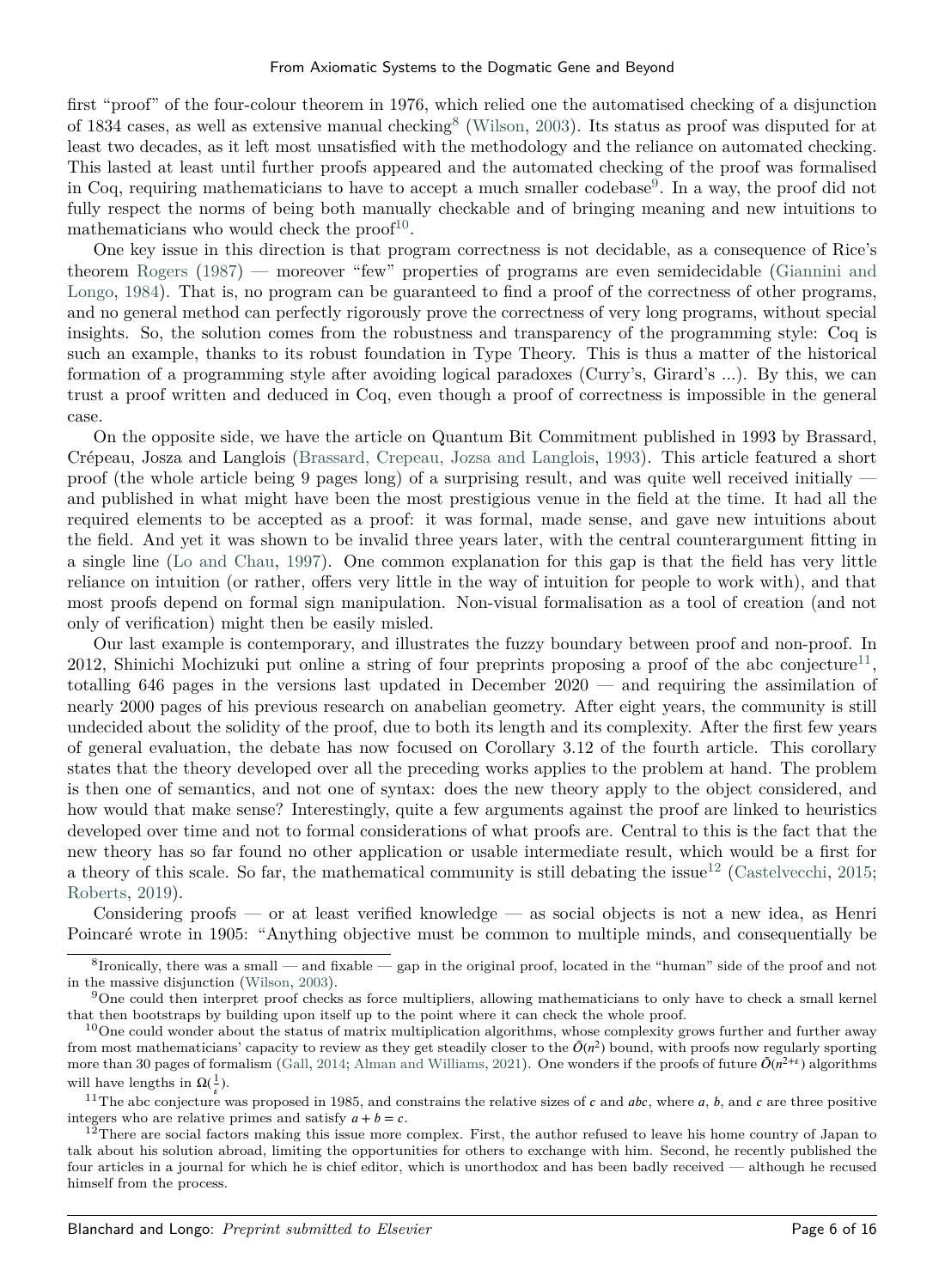transmitted from one to the other<sup>"[13](#page-6-0)</sup>. We could then follow René Thom and his provocation — "anything" rigorous is insignificant" — and wonder about the relationships between abstractness, rigour, symbolism, and their links to formalism, being careful not to assume one is the other [\(Thom,](#page-15-4) [1973\)](#page-15-4).

The "linguistic turn" at the beginning of the 20th century made us think we could identify these notions, with formalised axioms and well chosen strings of symbols handled by appropriate rewriting rules trying to replace the abstract symbolic and rigorous practice of mathematics, beyond the question of meaning and context. This attempt to limit the legitimate expressions of meaning in non formal but rigorous settings has consequences on other fields, which we will now investigate.

#### **3. Tempered expectations**

After the failure of the end-goal of the Hilbertian project, mostly through Gödel's incompleteness theorems, mathematicians had to revise the objective of mathematics themselves. More concretely, and well beyond the fantastic diagonal trick of Gödel's, interesting unprovable statements of Formal Number Theory (Arithmetic) of the 1970s and 1980s more blatantly show the "concrete or mathematical" incompleteness of formalisms. One can even point out where a "geometric judgements" or the use of "genericity" of a considered number, not expressible by induction, steps in the proof of these number theoretic examples. A close analysis of the formal unprovability of Kruskal-Friedman "tree-theorem" [\(Harrington, Morley, Šcedrov](#page-13-20) [and Simpson,](#page-13-20) [1985\)](#page-13-20) and Girard's Normalization theorems [\(Girard, Taylor and Lafont,](#page-13-21) [1989\)](#page-13-21) is developed in [Longo](#page-14-17) [\(2011\)](#page-14-17).

Then, gone was the ideal of finding a complete set of formal axioms and theorems and their associated proofs in a search for "complete knowledge". Hence Hilbert's speech of "We must know — We will know"<sup>[14](#page-6-1)</sup>, in response to du Bois-Reymond's *ignorabimus* speech on the limits of scientific knowledge in 1872 [\(Mc-](#page-14-18)[Carty,](#page-14-18) [2004\)](#page-14-18) and in search for the "definitive solution" to the problem of foundation, as said by Hilbert of mathematics in the 1920s. Fortunately, in science, there are rarely definitive solutions. So, the focus went to the interplay of axioms and theories, to find their relationships with one another, to find which results depend on which ones, continuing, in a sense, Hilbert's 1898 seminal work in the foundations of Geometry and the diversity of axiomatic systems [\(Hilbert,](#page-13-22) [1902\)](#page-13-22). Thus, the field went from a search for a unique set of rigorous "truths" to a relativising framework and many think about mathematical proofs in a broader sense - in reference to the historicity and contextuality of mathematical activity "generated in our space of humanity from a human activity", as written by Husserl in 1933 while stressing the "crisis" of the formalist approach to knowledge [\(Husserl,](#page-14-19) [1970\)](#page-14-19).

One of the few common formal invariants is the use of the axiom of choice. This axiom plays an interesting role as it tends to help our intuitions and be a boon when it comes to proving new results. That said, in many cases, this is only a shortcut, and alternative proofs that do not rely on it are often found in the following years — or the result is shown to imply or be equivalent to the axiom of choice.

Mathematics show us that almost any important proof, even if it is of an *a posteriori* fully formalisable statement, requires new concepts and structures, and often an investigation of their properties, in a dynamic construction of meaning. This is true from Euclid's first theorem to Wiles' proof of Fermat's conjecture. The first requires a reference to the meaning of breadthless continuous lines: two continuous trajectories intersecting in good conditions produce one and only one point, assumes the first theorem in the first book of Euclid's — and this also defines continuity for a breadthless line. Its foundation is anchored in lines as (continuous) motion, as "produced" as Euclid says, and on the Greek metaphysics of pure ideas. The second refers to the historical meaning construction of the Galois representations of the semi-stable modular curves and the corresponding original notions and properties that emerge in Wiles' proof.

There still exists a dynamic struggle on the question of formalism, which still plays a role, but mostly to rigorously check proofs. On one side, we have the hard border made by impossibility results that limit any attempt at a full formalisation of non-trivial theories. On the other side, we have a frustration with the limits of mathematics as they are performed, with the many errors that are eventually found in published

<span id="page-6-0"></span><sup>13</sup>"Ce qui est objectif doit être commun à plusieurs esprits, et par conséquent pouvoir être transmis de l'un à l'autre." as quoted in [Thomas](#page-15-5) [\(2015\)](#page-15-5).

<span id="page-6-1"></span> $^{14}\mathrm{Wir}$  müssen wissen — wir werden wissen.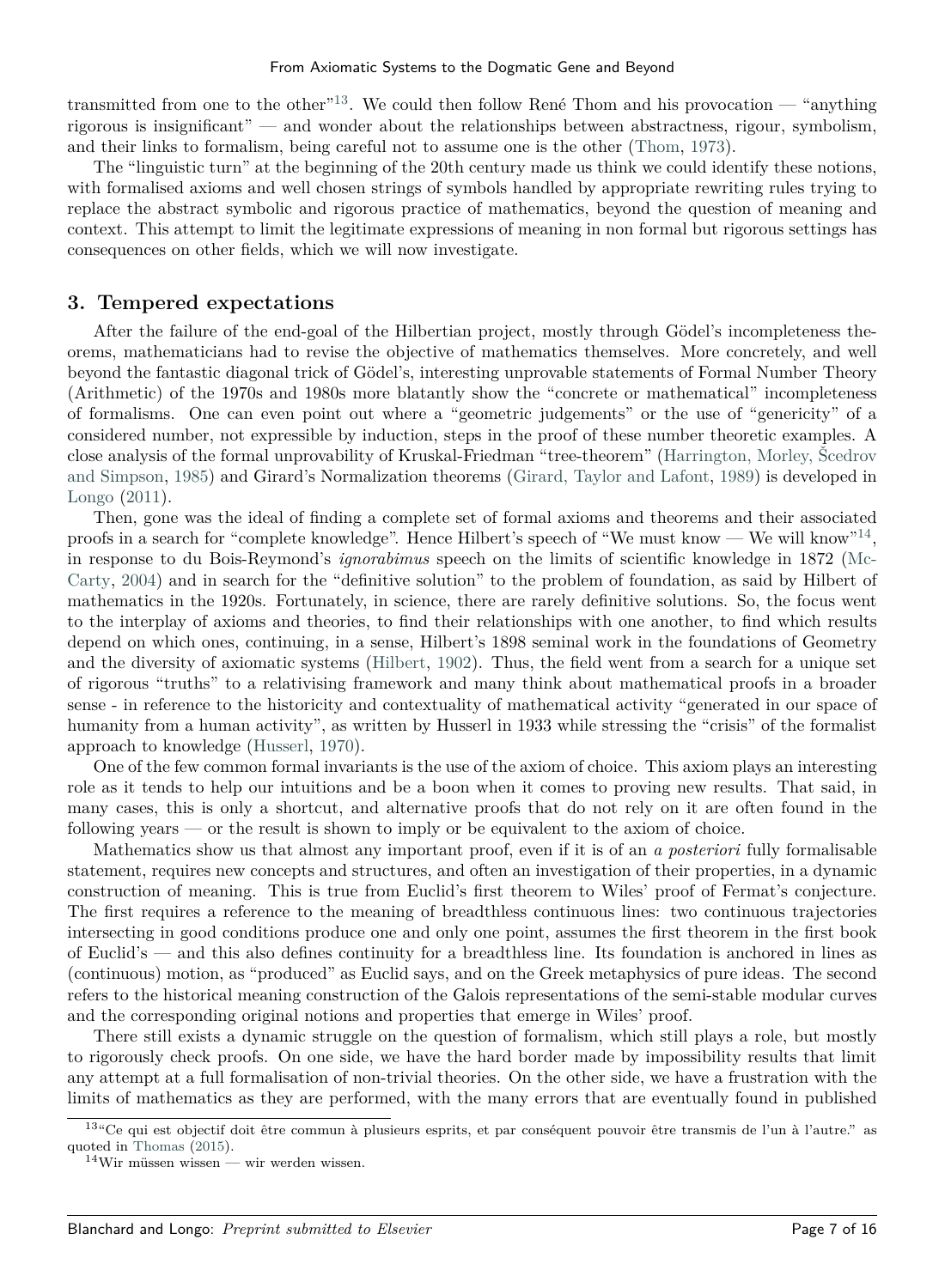work despite the peer-review<sup>[15](#page-7-0)</sup>. A human example of this struggle can be found in the career of Fields medalist Vladimir Voevodsky. His efforts on formal verification — through the development of univalent foundations — might have been motivated by the doubts related to potential errors in his own published work, one of which was confirmed only after 15 years (for more information, see Andrei Rodin's article on "Voevodsky's unfinished project: filling the gap between pure and applied mathematics" in this very issue or [Rodin](#page-14-20) [\(2020\)](#page-14-20)).

In recent years automatic proof assistance has been making miracles, particularly in very abstract areas of mathematics, Voevodsky's work being just one example. Robust systems help mathematicians develop incredibly complex computations, by formally implementing some fragments of proofs that can be fully carried on by a machine. Note though, that the formal provability of a statement is undecidable, thus it is up to the mathematician experience and good taste to understand which fragments of its reasoning may be soundly passed over to a machine. When it works, the mathematician is then free to "think", while passing to a machine some boring computations, that is, to invent new concepts and structures, what really matters in mathematics since the invention of the breadthless line. The other advantage is also that errors tend to appear in the computational parts of a proof, hidden in "minor" lemmas, as it was in Poincaré's early version of the Three Body problem — avoiding them by machines is just fantastic.

The search for certainty, as pursued by Voevodsky — but this was also Martin-Löf's quest after Girard's paradox demolished his early Type Theoretic construction — is a sound concern, in particular for the certainty in the robustness of a proof. Proving theorems, and doing so correctly, is surely essential to mathematics, and it is the mathematician's job. However, it is even more important to "understand" which are the theorems worth proving.

The philosophical teachings of the Gödelian limits and of more recent formal impossibility results in number theory have, alas, been often ignored beyond the horizons of their initial field. Interestingly, despite the limited communication between the fields when it comes to the philosophical underpinnings of formalism, physics has also greatly evolved over the 20th century, with a similar direction. The initial end goal of physics[16](#page-7-1) was to obtain a predictive power over dynamic systems that was hindered only by instrumental capacity — and hence unboundedly growing.

This idea played well with technological advances, from logarithm tables for artillery ballistic computations that are performed manually to the more intricate computational physical models designed in the second half of the 20th century. Representing objects as single points with finite-precision arithmetic means that one can be exact and rigorous, and running the same predictive program over the same inputs gives the exact same results. Some elements were considered to be random in appearance, as the product of continuous non-linear dynamics, but this randomness was a classical one, linked to physical fluctuations/perturbations and mathematical non-linearity, not to a mathematical limit of what is knowable.

However, this project also ran into an immovable object with the elaboration of Heisenberg's uncertainty principle, nearly simultaneously with mathematics — being published in 1927, barely four years before Gödel's incompleteness theorems. The discrete character of the black-body radiation discovered in 1900 by Max Planck could have bolstered this interpretation, limiting the impact of continuity (and the corresponding unavoidable noise). As it turned out, what physicists found instead was a completely new framework where non-deterministic fluctuations made impossible any prediction on a small scale. The "rigour" of exact computation and repeated iterations fails, as Schrödinger's equation does not give us any single answer, but at best a superposition of results or a distribution of probabilities.

In a way, this is much worse than the initial measuring problems of classical physics, but it forces the redefinition of physics end-goals themselves. Instead of trying to obtain unbounded predictive power, rigour becomes knowing which elements behave deterministically, to which precision they can be known, and to understand the probability distributions when they cannot.

The nature of noise is then questioned, and split into a randomness due to classical physical phenomena — the random fluctuations of a double pendulum, say, and its non-linear dynamics, against quantum un-

<span id="page-7-0"></span><sup>&</sup>lt;sup>15</sup>Although many errors can be found in work before the 20th century, there is a perceived recent increase among some mathematicians — such as those of the Xena project — sometimes blamed on the working conditions which increase the workload of reviewers because of extreme publishing pressure.

<span id="page-7-1"></span> $^{16}$ And, it could be argued, of mathematics too in some of their earliest incarnation as a computational tool for Babylonian and Indian astronomy [\(Rochberg,](#page-14-21) [2002\)](#page-14-21).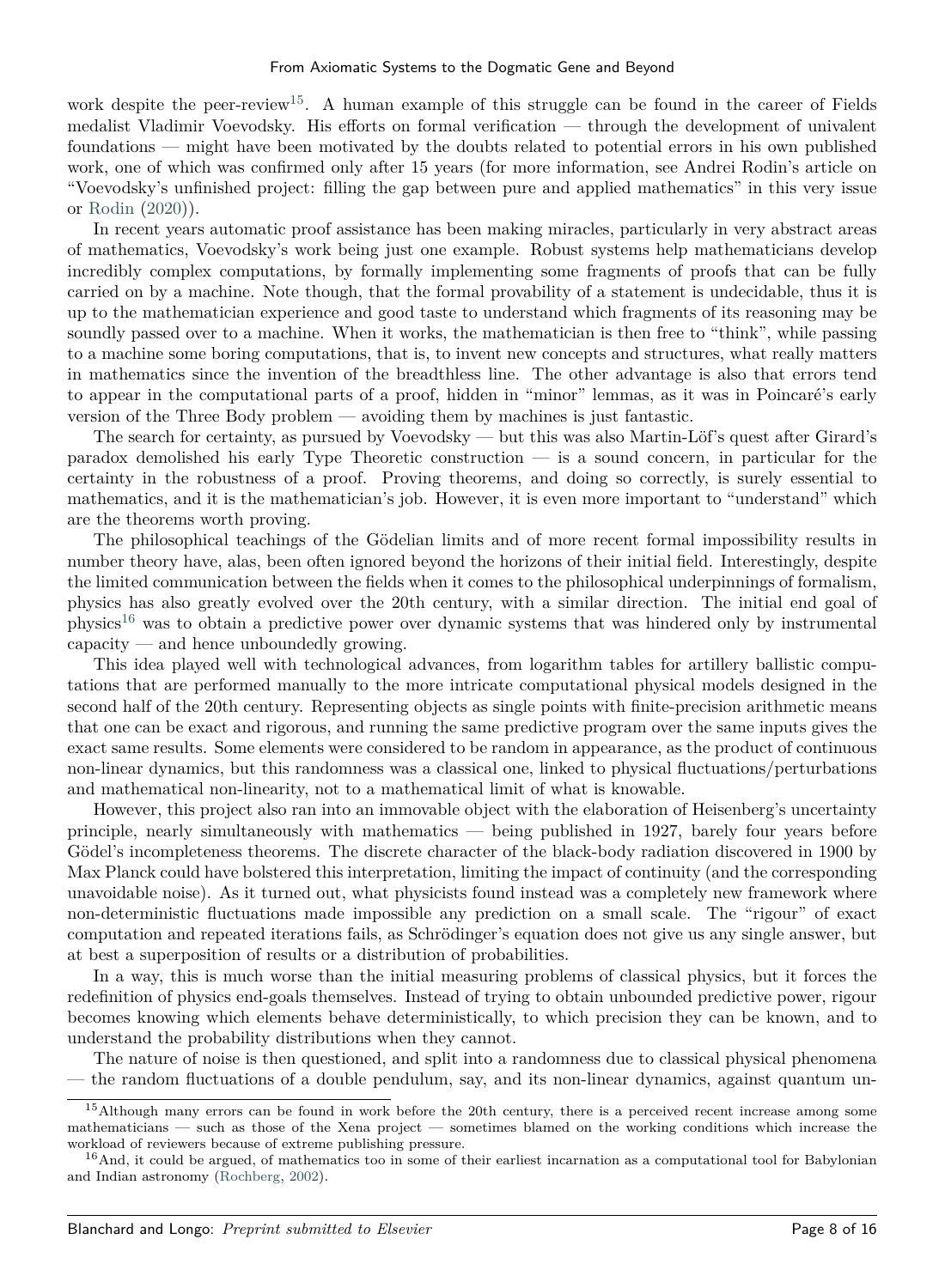certainty. Knowing a system then acquires a different meaning, even randomness depends on the intended theory, on the frame of physical meaning.

## **4. Foundational back and forth, biology versus mathematics**

## **4.1. The Dogmatic Gene**

Hilbert's program was rediscovered by molecular biology, after World War II. The genocentric approach, though, grounded on the isolation of "chromosomes" by colouring them, is due to several authors and goes back to the end of the 19th century [\(Keller,](#page-14-22) [2009\)](#page-14-22). Soon, research focused on them as an immensely important chemical structure at the core of all biological activity — which luckily was also easy to see. A high moment of their role in the assumption of their "completeness" with respect to ontogenesis is surely due to the discovery in [Beadle and Tatum](#page-13-23) [\(1941\)](#page-13-23) that a mutation in an "eye colour gene" was responsible for a change in an enzyme acting in the metabolic pathway of pigment synthesis [\(Horowitz,](#page-14-23) [1995\)](#page-14-23) The "one-gene / one enzyme" hypothesis became then a founding principle of molecular biology, that spanned at least 60 years. Still in 1999, F. Collins claimed [\(Collins,](#page-13-24) [1999\)](#page-13-24), on these grounds and in view of the correlations to phenotypes attributed to genes, that he, as head of the Human Genome Project, expected to find about 80,000 genes in the Human DNA, a lot more than the 16,000 genes found in C. Elegans, a microscopic worm of 1,000 cells — a significant difference, on the behalf of our human dignity. Two years later human genes were claimed to be 25,000, soon downplayed to 20,000. The number of C. Elegans' genes remained stable. In between these 60 years, the grandiose march of the completeness assumption had its strong point in the "Central Dogma" (CD) of molecular biology:

The transfer of information from nucleic acid to nucleic acid, or from nucleic acid to protein may be possible, but transfer from protein to protein, or from protein to nucleic acid is impossible. Information means here the precise determination of sequence, either of bases in the nucleic acid or of amino acid residues in the — Francis Harry Crick [\(1958\)](#page-13-25)

In spite of some subtle interpretations still trying to justify the CD, enriched by some recursive cycle from RNA to DNA, it remains an instructive perspective on life with a predominantly unidirectional flow of coded information from DNA to RNA and then to proteins [\(Istrail, De-Leon and Davidson,](#page-14-24) [2007\)](#page-14-24).

Of course, even in the perspective of the CD, more is needed to understand the DNA as the "complete book of life" containing the instructions for ontogenesis — "written by God", as stated by F. Collins in 2001 upon announcing the decoding of the DNA. One needs proteins to completely describe phenotypes. They do so, since the bio-chemical cascades taking place in a cell, are "a Cartesian mechanism", a "boolean algebra" as "found in computers", gears based on "the exact, stereospecific" interactions (geometric and chemical affinities) of macromolecules in the cell [\(Monod,](#page-14-25) [1970\)](#page-14-25). The old "key-lock paradigm", proposed for small molecules at the end of 19th century, was thus transferred to huge ones, an essential feature of the computational model of the organism [\(Istrail, De-Leon and Davidson,](#page-14-24) [2007;](#page-14-24) [Karr, Sanghvi, Macklin,](#page-14-26) [Gutschow, Jacobs, Bolival Jr, Assad-Garcia, Glass and Covert,](#page-14-26) [2012\)](#page-14-26).

We recognize in the CD, enriched with the assumption of exact, mechanical macro-molecular cascades in the cell, the hypothesis of completeness of formal axioms: these are finite strings of signs, from which "potentially mechanisable" deduction rules, as association of strings to strings (gears of a boolean algebra), would allow to deduce all true assertions of mathematics. Thus, life dynamics originate in finite strings of G, C, A and T, four chemicals, an alphabet: "The surprise is that the genetic specificity is written down, not with ideograms as in Chinese, but with an alphabet as in French, or rather in Morse" [\(Jacob,](#page-14-27) [1965\)](#page-14-27). We also write mathematical axioms in an finite alphabet (some logograms or special symbols are also required, such as "→"). This is rarely done with ideograms as these need to be interpreted, are highly context dependent, rich of ambiguities, far from the "unshakable certainties" that the axiomatic/alphabetic approach (and the focus on DNA) may give to knowledge. Both the analysis of axioms and the decoded DNA would give the Hilbertian "definitive solution" to the main problems of biology, as claimed by the decoders of the human genome [\(Gilbert,](#page-13-26) [1992\)](#page-13-26), promising in 2001 to defeat genetic diseases in a few years, to "Eliminate Suffering And Death Due To Cancer By 2015" [\(von Eschenbach,](#page-13-27) [2003\)](#page-13-27) and a lot more (see [Longo](#page-14-28) [\(2018b\)](#page-14-28) for references and a discussion). The complete driving role of genes, as programming feature of DNA [\(Danchin,](#page-13-28) [2002,](#page-13-28) [2008\)](#page-13-29), lead to invent "genes for" such things as language [\(Cohen,](#page-13-30) [1998\)](#page-13-30) and aggressive behavior [\(Perbal,](#page-14-29) [2013\)](#page-14-29).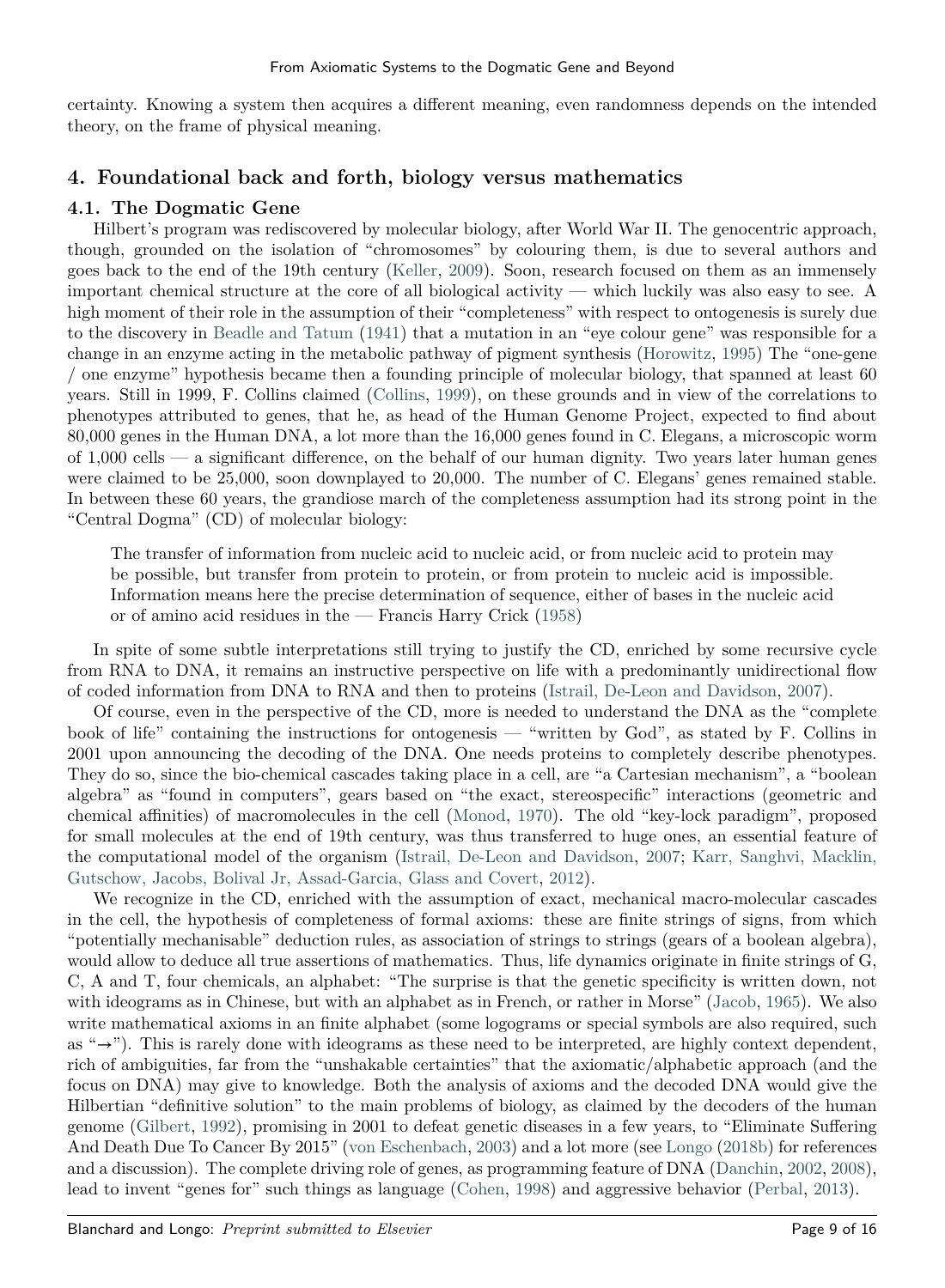#### **4.2. Beyond axioms and dogmas**

Let's go back to mathematics. In Type Theoretic programming languages, a program is a (formal) proof — this is the rigorous frame that makes Coq a very reliable proof assistant: Coq brings in programming the rigour of (constructive) Proof Theory. Conversely, a formal proof, in Coq, is a program. Yet, we learned form the story we told above that the notion of mathematical proof must be complemented by "human sense", more precisely by the invention of concepts and structures, beginning with the first and most fundamental one of western mathematics: Euclid's breadthless line. Moreover, the "concrete or mathematical incompleteness" of proofs as programs even applies to pure combinatorial statements of Number Theory, as mentioned above: geometric judgements step in even along these proofs, as part of a shared creation of meaning, shared in history [\(Longo,](#page-14-17) [2011\)](#page-14-17). This meaning is transferable to other human contexts as it is based — in mathematics more than in any other form of knowledge — in action in space, in pre-linguistic constructions that single out invariant trajectories, in subitising. The construction of the concept, in language, is a further stabilisation in humans of those pre-linguistic experiences, made definitely robust by the invention of writing. But this (finite, alphabetic) writing does not allow even a posteriori to reconstruct the constitutive path that gives meaning to it, since reference to meaning, action, symmetries and gestures provably enter into the proof. A historical context thus gives meaning to the practice of mathematics: its human universality and historical stability is due to its basis in prelinguistic activities in the ecosystem, as hinted above. The aim of mathematics though is to turn these historical constructions into maximally invariant concepts and proofs. In a sense, historicity, as origin of meaning making, enables and constrains the mathematical invention, later stabilised by forgetting history as much as possible — though without ever reaching a meaning-independent complete reconstruction.

The formal approach to foundation did contribute to a rich debate during the 20th century: it gave us a robust notion of rigor, highly required after a century rich of mathematics as well as of mistakes due to fuzzy definitions and proofs — such as the famous mistakes concerning the continuity of sum of series of continuous functions, of left and right derivability — mostly due to wrong alternation of quantifiers and imprecise writing. The result has been a monument of rigour and results, the detection of errors and paradoxes and their fixing, lively and productive controversies. More importantly, it set the guidelines to the invention of formal computing machines, since the "negative results" of the 1930s. As hinted in Section [1,](#page-0-1) since the irrationality of  $\sqrt{2}$ , negative results opened new ways for knowledge construction, from Poincaré's Three Body Theorem, to Gödel's theorem to Einstein's EPR "paradox"[17](#page-9-0). The myth of the "positive" construction of knowledge, typical of Hilbertian views or of unbounded genocentrism is unfounded: mathematics is not done by formally deriving theorems from pre-given axioms, nor biology by discovering new "genes of ..." i.e. by deducing phenotypes from finite sequences of letters of DNA. Even within Computer Science, the limits of formalisms stimulated the debate between "syntax oriented" and "semantic oriented" approaches in Theory of Programming [\(Scott,](#page-14-30) [1980;](#page-14-30) [Longo,](#page-14-13) [2001\)](#page-14-13).

As for biology, mainstream molecular biology highlighted many fundamental molecular "mechanisms" and proposed enormous amounts of data. [Longo and Mossio](#page-14-31) [\(2020\)](#page-14-31), compares the geo-centric (Ptolemaic) approach in astronomy and the geno-centric one in biology. The fantastic astronomy in the Arabic world (7th to 14th centuries) provided us with fantastic data and correlations: all visible celestial bodies were named, classified and their movements correlated. The Alphonsine Tables of the late 15th century allowed geographic explorations that changed the world. Yet, the theoretical frame was totally wrong. This means that any assertion correlating data, by causality typically, such as "the position of Jupiter in this constellation *causes* Mars to be there ...", was *wrong*.

Similarly, the "genes for everything", from intelligence [\(Stewart,](#page-15-6) [2004\)](#page-15-6) to marital fidelity [\(Young, Nilsen,](#page-15-7) [Waymire, MacGregor and Insel,](#page-15-7) [1999\)](#page-15-7) or the ad hoc "oncogenes", one for each cancer type, diverted research from understanding and fighting this life threatening disease [\(Sonnenschein and Soto,](#page-15-8) [1999;](#page-15-8) [Weinberg,](#page-15-9) [2014\)](#page-15-9). Typically, it distorted analyses from the investigation of carcinogenes, such as endocrine disruptors, since these mostly small molecules would not fit the exact, boolean, key-lock paradigm of macromolecular interactions — thus, they could not interfere, by principle, with molecular cascades and cellular receptors. Instead they do, with lower probabilities, but sufficient to disrupt cellular processes [\(Diamanti-Kandarakis,](#page-13-31)

<span id="page-9-0"></span><sup>&</sup>lt;sup>17</sup>See [Longo](#page-14-32) [\(2019\) for a comparative analysis and their creative fall-out. Note also that the EPR paradox of entanglement](#page-13-31) [is at the core of Quantum Computing \(Zorzi,](#page-13-31) [2016\)](#page-15-10).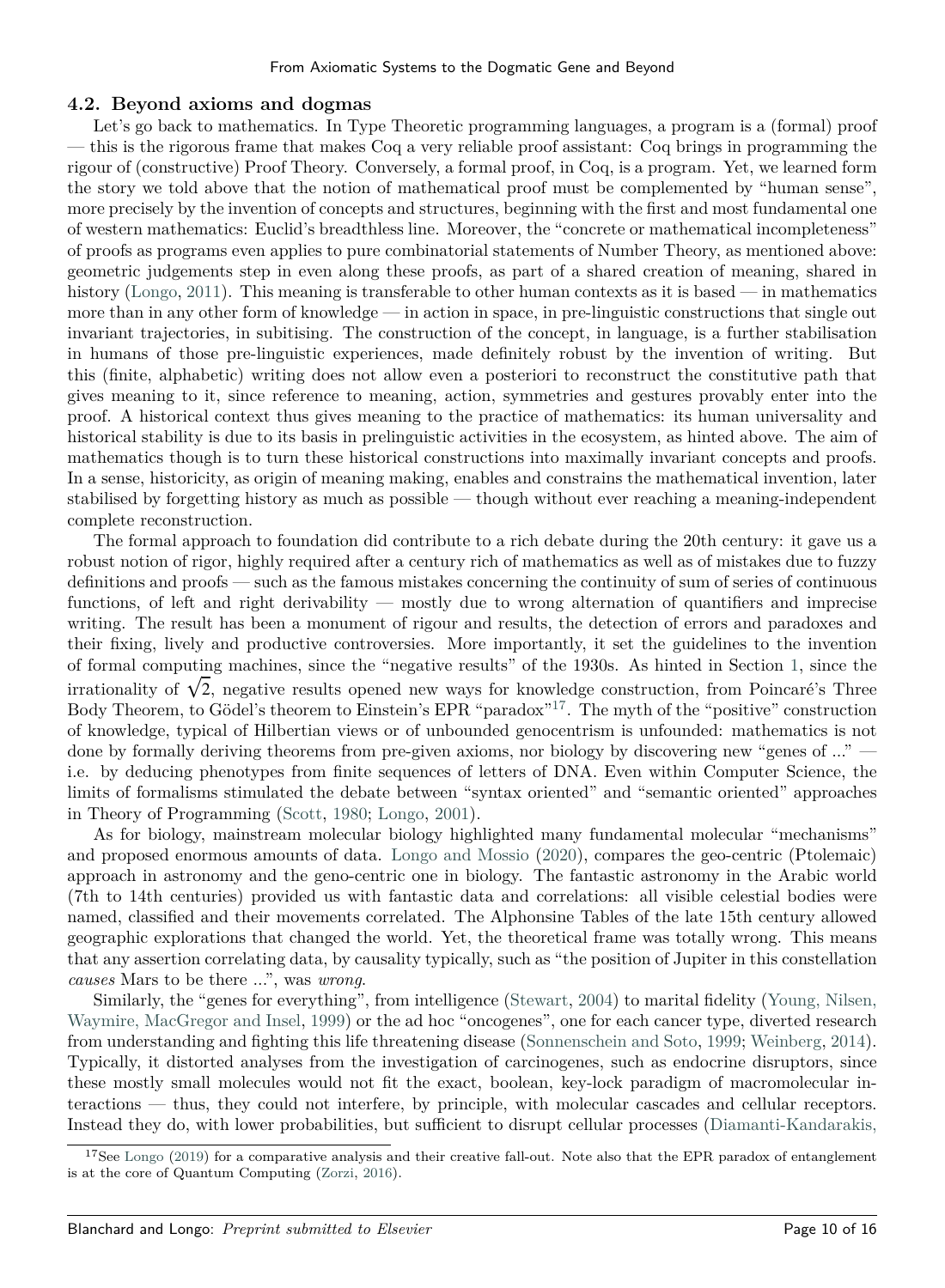[Bourguignon, Giudice, Hauser, Prins, Soto, Zoeller and Gore,](#page-13-31) [2009\)](#page-13-31). This is a catastrophic consequence of a bad philosophy of biology. A change of perspective is emerging from within molecular biology itself, in particular since the results on stochasticity of gene expression in [Elowitz, Levine, Siggia and Swain](#page-13-32) [\(2002\)](#page-13-32). Similarly, proteins in the cell's cytoplasm have large enthalpic random movements and at least 30 percent of them are considered to be intrinsically unstructured. Moreover, their shape and biological functionality depends on the context, from PH levels, to pressures and torsions on their physical structure, including on the DNA chromatin, to the presence of other proteins in their subcellular locales [\(Uversky,](#page-15-11) [2011\)](#page-15-11). The new views belong still a minority and Prusiner's ideas, who discovered prions in early 1980's, were ousted for a decade as these badly folded proteins modify the conformation of close ones, against the CD [\(Prusiner,](#page-14-33) [1982\)](#page-14-33).

A philosophical bias made many ignore the evidence accumulated by some as above and by many others the marginalisation of the epigenetic approach by C. Waddington and B. McClintock is yet another example [\(Keller,](#page-14-34) [1984\)](#page-14-34). Today, an increasing trend in research closely considers the crucial role of the enthalpic quasi chaotic movements of macro-molecules, with changing chemical affinities according to the context. This justifies the richness of the interactions in the quasi turbulence of the proteome, while stressing that they are canalised, constrained and selected by the context and the cell structure [\(Kupiec,](#page-14-35) [2010\)](#page-14-35). It is the context that "gives sense" by canalising and allowing to function many highly improbable macro-molecular networks that, in turn, contribute to the construction of the cellular, tissular, organismal and ecosystemic constraints (for a general role of constraints formation and dynamics in organismal biology, see [Montévil and Mossio](#page-14-36)  $(2015)$ ).

In spite of the paradigm shift which is taking place, immense interests forbid a faster pace for it. For example, Genetically Modified Organisms (GMOs) in agriculture are yet another consequence of the mechanistic philosophy of biology. They are a direct application of the Central Dogma: we can drive the plant in the ecosystem by manipulating the genetic information and program, somehow like formal axioms and rules completely drive a mathematical theory. The biological consequences though are severe: typically, a major decrease of biodiversity [\(Bizzarri,](#page-13-33) [2012\)](#page-13-33) and a destruction of the microbioma of roots [\(Kowalchuk,](#page-14-37) [Bruinsma and van Veen,](#page-14-37) [2003\)](#page-14-37).

## **5. Historicity**

What is, in biology, the analogue of the way out from formalist frames (the complete coding of an organism in the DNA) by "contexts of historical creation of meaning", as hinted above in reference to the role of meaning and of mathematical invention in proofs?

The key is again in the role of the historical dynamics of life. Nothing in biology can be understood unless in a temporal perspective, both phylogenetic and ontogenetic. We stressed above the historical creation of meaning in mathematics, while acknowledging that at each epoch, mathematics' aim is to give a "universal" definition of new concepts and structures, to pass beyond history by searching the maximal conceptual and historical — invariance. In biology, historicity is even more radical. There is no way to define a "mouse" without referring to a history, no way to propose a historically stable concept of mouse. The notion of mouse is not a historical invariant. That is, no detailed description of its phenotypes is ever complete nor stable: other species may fit it or some phenotype may differ or chance over time and still you may have a mouse. Mice do change, as they evolve, typically they differentiate in strains, a major concern as for the diversity of their reactions in experimental work, where measurement strictly depend on the animal's history, in the broadest sense [\(Montévil,](#page-14-38) [2019\)](#page-14-38). In short, the only way to define a mouse is by its phylogenetic history [\(Lecointre and Le Guyader,](#page-14-39) [2001\)](#page-14-39).

Similarly, homologies — common evolutionary origins of an organ, as in [Gould](#page-13-34)  $(2002)$  — allow us to understand organ structures and functions: the strange structure of the wings of bats is only understood as homologous to our hands, while the wings of birds are homologous to our arms. Insects wings are not homologous to birds, yet they have the same function (they are analogous). Some birds have wings that do not allow to fly (penguins), in some cases this function has been lost in relatively recent evolutionary times (the New Zealand kiwi). Most of evolutionary novelty comes from historical readjustment and adaptation of previous functions and structures that "make sense" in new contexts — they acquire new functions and change structure and may thus be understood [\(West-Eberhard,](#page-15-12) [2003\)](#page-15-12). Ex-aptation, as adaptation ex-post, is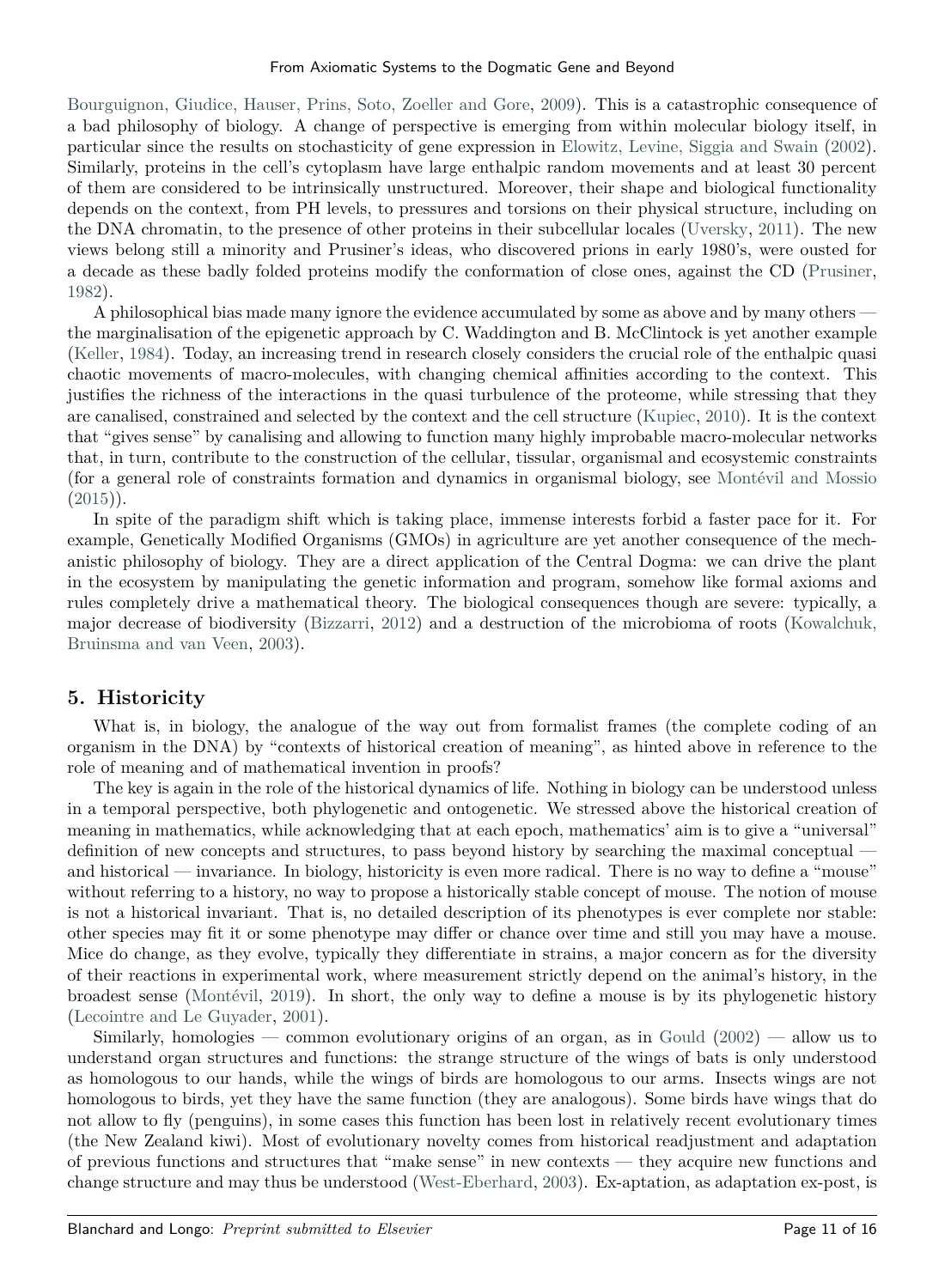a key notion in evolutionary biology [Gould](#page-13-34) [\(2002\)](#page-13-34). No formal definition of a structure nor of a function allows to characterize a phenotype: only its history may help to understand both structure and function. Consider also the physical nonsense of the blood vessels and nerves passing in front of the eye, between cellular sensors and the incoming light (as Helmotz allegedly observed, we should fire God for making such an engineering mistake), can only be understood by the vertebrates eye's phylo- and onto-genesis. Cephalopods have more suitably back-vascularised and innervated eyes, because of the very different phylogenetic and ontogenetic paths of their very modular brains, of which the eyes are an extension [\(Serb and Eernisse,](#page-15-13) [2008\)](#page-15-13).

In synthesis, a mathematical proof is *also* a historical creation of meaning, a biological organism is *only* a historical formation of an individual.

A sense of history, both phylogenetic and ontogenetic, motivates alternative knowledge paths in biology. The formation of constraints to processes that evolve over time is at the core of the novel theory of organisms in [Montévil and Mossio](#page-14-36) [\(2015\)](#page-14-36); [Montévil](#page-14-40) [\(2020\)](#page-14-40). Constraints act upon processes, are conserved at the relevant time scales and are based on mutual dependence such that they both depend on and contribute to maintaining each other. In particular, cellular constraints canalise and enable, within cells, biochemical networks that are chemically highly improbable (with almost zero probabilities as physical phenomena). These chemical processes then co-construct the constraints that make them possible. Variability is probably the main invariant in biology, canalised by organismal and ecosystemic historical contraints. A unified perspective is proposed in [Soto, Longo and Noble](#page-15-14) [\(2016\)](#page-15-14).

Let us note finally that the notion of gene is not "well-defined", to put it in mathematical terms — in contrast to axioms and to the very notion of "axiom". More precisely, the latter has had some historical plasticity, yet in each conceptual frame, mostly in continuity with previous ones, it found a rigorous frame. The notion of "gene", instead, not only changed at least five times in the 20th century [\(Keller,](#page-14-22) [2009\)](#page-14-22), but each time turned out to be fuzzy. First, early in the century, their were meant to be some parts of the chromosomes acting as "Mendelian genes" (directly related to phenotypes, like in the colors of peas). Later, they were associated to proteins and enzymes but this gradually turned out more of the many-to-many type, in contrast to the one-to-one claim in [Beadle and Tatum](#page-13-23) [\(1941\)](#page-13-23) — so that no linear nor functional deduction is in general possible from genes to proteins. More recently, alternative splicing and overlapping genes [\(Pavesi, Vianelli, Chirico, Bao, Blinkova, Belshaw, Firth and Karlin,](#page-14-41) [2018\)](#page-14-41) destroy any myth of the complete encoding of the "information" for phenotypes in genes, viewed as well delimited segments of DNA, as well as of the leading role of genes in development and evolution: these dynamics largely depend on the epigenetic contexts, in the broadest sense. For example, pressure and torsions on the chromatin, as already mentioned, modify gene expression [\(Lesne, Becavin and Victor,](#page-14-42) [2012\)](#page-14-42) and this has a major role in embryogenesis in view of the physically changing constraints acting on cells. Genes have more the role of followers than of programmers in either process [\(West-Eberhard,](#page-15-12) [2003\)](#page-15-12). So, hybrids of cave-fish — more than a hundred species of fish that have lost their eyes by evolving in caverns — do have eyes [\(Gatenby,](#page-13-35) [Gillies and Brown,](#page-13-35) [2011\)](#page-13-35). The corresponding "genes", whatever this notion may mean, or the parts of the DNA used in the formation of eyes, are still there, but no longer used by the organism in ontogenesis, in that context.

Organisms are not self-organised processes, like flames or hurricanes, but a historically changing formation of constraints to flows of energy and matter, that enable the use of these flows to reconstruct the constraints (for example, the vascular systems constrains flows, thus enables metabolism, which contributes to the reconstruction of the constraint). Note that flames and hurricanes have an irreversible processual time, not a historical time: their physico-mathematical structure did not change in the last four billions years, in contrast to life. The time of history is a time of changing phase spaces (the space of pertinent observables and parameters) and marked by rare events [\(Longo,](#page-14-43) [2018a\)](#page-14-43). The Darwinian principles of reproduction with variation and selection, can be seen as the a priori of life (reproduction with variation), in co-constituted contexts that may enable (as "positive selection") the (new) possible or may exclude it as incompatible (do not enable it, or "negative selection"). These principles guide the intelligibility of life, both in phylo- and onto-genesis, as proposed in [Soto, Longo and Noble](#page-15-14) [\(2016\)](#page-15-14).

DNA is a major constraint and a physico-chemical trace of evolution inside each cell; it constrains Brownian flows of molecules and, thus, the type of possible proteins in a given moment and context. So, as the foundation of mathematics is the clarification of principles in a historical praxis — possibly by trying to write axioms — where invariance plays a major role, similarly the foundation of biology must refer to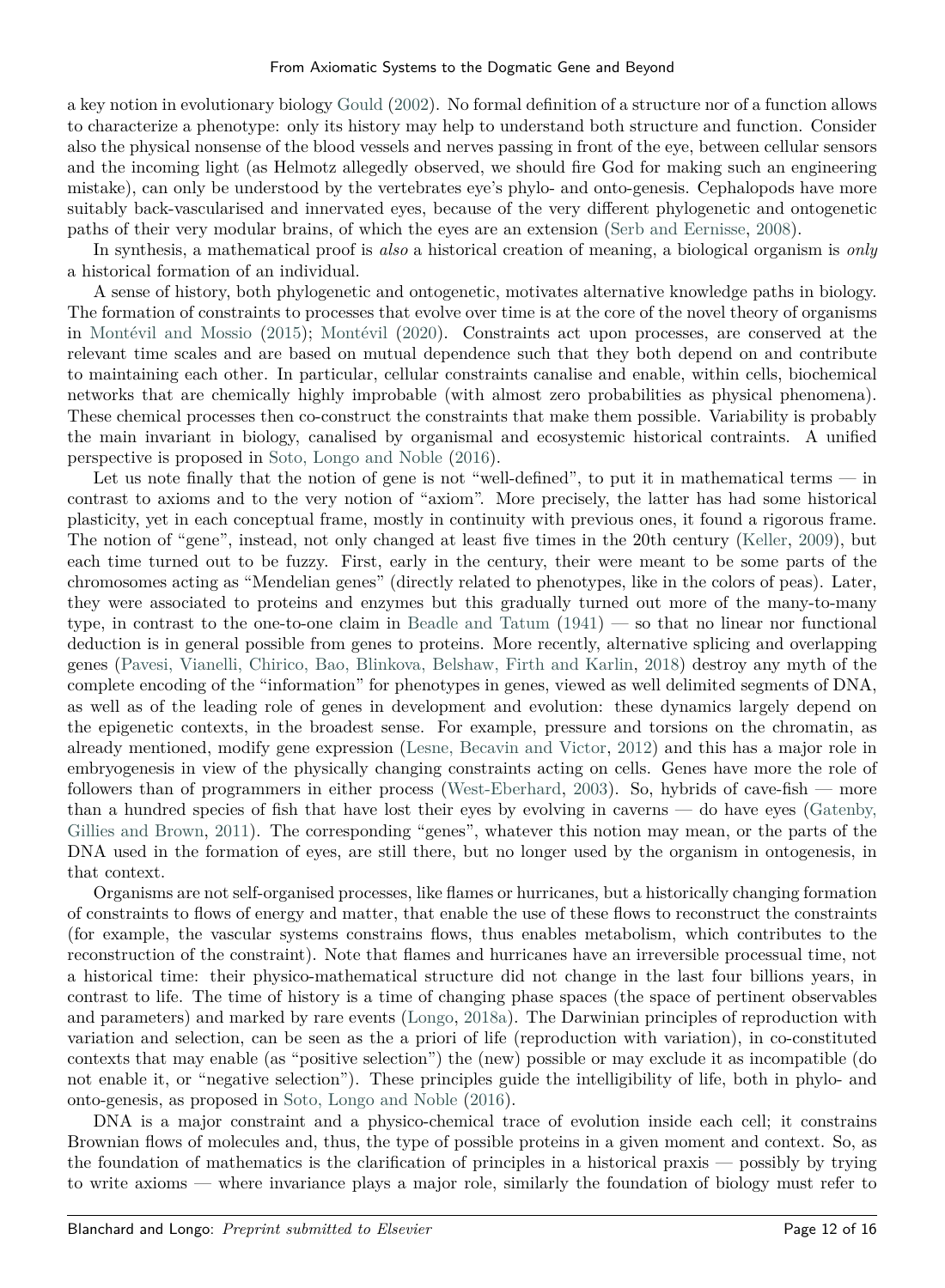(Darwinian) principles of reproduction with modifications and reconstruction with correlated variations, enablement and negative selection, while taking the point of view of the organism and its dynamics in the historical time of an ecosystem. The role of axioms in mathematics and of DNA in biology, while preserving their relevance, are then re-understood in their historical process of formation, use and activity.

## **6. Concluding remarks**

Besides the reference to [Montévil and Mossio](#page-14-36) [\(2015\)](#page-14-36), [Soto, Longo and Noble](#page-15-14) [\(2016\)](#page-15-14) and correlated work in an organismal/evolutionary (historical) perspective, we did not venture in details in the ongoing re-inventions of foundational analysis in mathematics for biology as there are many growing projects, such as the work by [Ehresmann](#page-13-36) [\(2017\)](#page-13-36). A sort of Manifesto of the new trends, recovering the role of meaning and structures in meta-mathematical analyses may be found in the Editorial Policy of the ["Annals of](https://spartacus-idh.com/revues/amp.html) [Mathematics and Philosophy"\(](https://spartacus-idh.com/revues/amp.html)[https://spartacus-idh.com/amp/MxPhi\\_en.pdf](https://spartacus-idh.com/amp/MxPhi_en.pdf)). A reference book along similar perspectives, with particular emphasis on contemporary mathematics, is [Zalamea](#page-15-15) [\(2012\)](#page-15-15). In biology, we point to the papers and new openings in "Organisms, a journal in biological sciences" and its [Editorial.](https://ojs.uniroma1.it/index.php/Organisms/about/editorialPolicies#custom-3) Time is required to appreciate the philosophical (and mathematical) relevance of the new ideas in mathematics proposed by "heterogenesis" in [Sarti, Citti and Piotrowski](#page-14-44) [\(2019\)](#page-14-44), among new bridging perspectives. They propose an analysis of the "genesis *of* and *from* diversity" in the changing space of observables and parameters: the historical frame of semiotics (their original field of interest) and of the Darwinian ecosystem along evolution. By this, they aim to describe by mathematics the dynamics of changing phase spaces, typical to historical sciences such as biology, which has no counterpart in physical morphogeneses. Our common perspective (see [Longo](#page-14-43) [\(2018a\)](#page-14-43); [Montévil](#page-14-40) [\(2020\)](#page-14-40)) sets a new foundational bridge between mathematics and biology as it changes the most fundamental mathematical invariants of physical theories, the underlying symmetries in the "background spaces" (or in the "conditions of possibilities") of all existing systems of equations for physics. As Weyl observes in [1952:](#page-15-1) "All a priori statements in physics have their origin in symmetry", a remark justified by Noethers theorems. These a priori symmetries characterize the pregiven structure of observables and parameters — an invariance unsuitable for theorising biological evolution as well as any historical science.

In the approach hinted here, we first observe that Darwin's first principle, the a priori of heredity, that is *descent with modification*, is a "non-conservation principle" for phenotypes. Thus we propose a fundamental breaking of symmetry, the non conservation of the space of all possible dynamics or phase space, at the core of biological evolution, as production of variability and diversity. This may also help to modify our bugged, mechanistic relation to the ecosystem, its diversity and its historicity.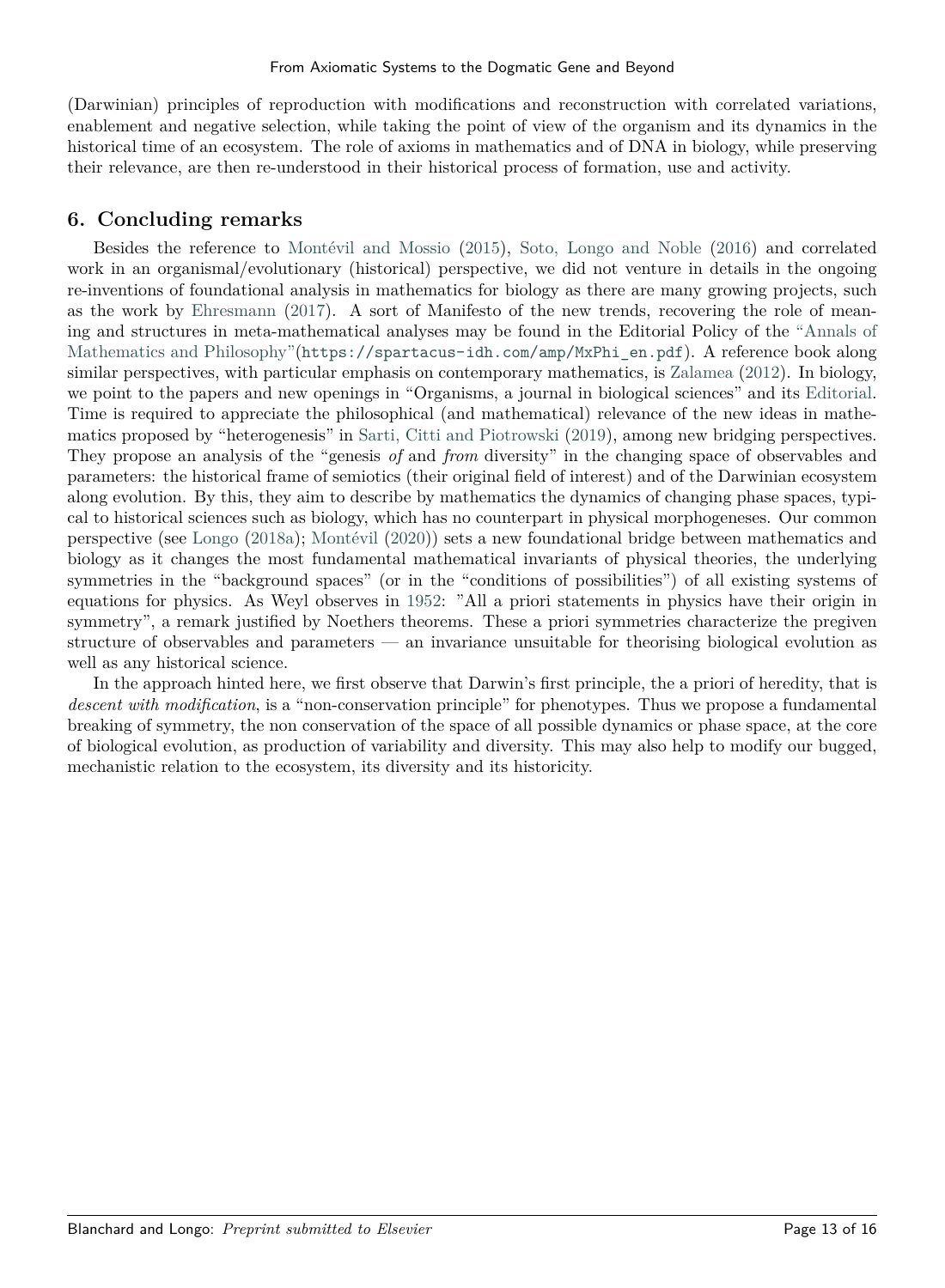## **References**

- <span id="page-13-19"></span>Alman, J., Williams, V.V., 2021. A refined laser method and faster matrix multiplication, in: Proceedings of the 2021 ACM-SIAM Symposium on Discrete Algorithms (SODA), SIAM. pp. 522–539.
- <span id="page-13-13"></span>Amadio, R.M., Curien, P.L., 1998. Domains and lambda-calculi. 46, Cambridge University Press.
- <span id="page-13-4"></span>Anobile, G., Arrighi, R., Burr, D.C., 2019. Simultaneous and sequential subitizing are separate systems, and neither predicts math abilities. Journal of Experimental Child Psychology 178, 86 – 103. URL: [http://www.sciencedirect.com/science/](http://www.sciencedirect.com/science/article/pii/S0022096518300870) [article/pii/S0022096518300870](http://www.sciencedirect.com/science/article/pii/S0022096518300870), doi:[https://doi.org/10.1016/j.jecp.2018.09.017](http://dx.doi.org/https://doi.org/10.1016/j.jecp.2018.09.017).
- <span id="page-13-11"></span>Barendregt, H., 1984. The lambda calculus, its syntax and semantics. Studies in logic and the foundations of mathematics; 103 .
- <span id="page-13-23"></span>Beadle, G.W., Tatum, E.L., 1941. Genetic control of developmental reactions. The American Naturalist 75, 107–116.
- <span id="page-13-5"></span>Berthoz, A., 1997. Le sens du mouvement. Odile Jacob.
- <span id="page-13-33"></span>Bizzarri, M., 2012. The new alchemists: The risks of genetic modification. Wit Press.
- <span id="page-13-7"></span>Blasdel, G.G., Mitchell, D.E., Muir, D.W., Pettigrew, J.D., 1977. A physiological and behavioural study in cats of the effect of early visual experience with contours of a single orientation. The Journal of Physiology 265, 615–636. doi:[https:](http://dx.doi.org/https://doi.org/10.1113/jphysiol.1977.sp011734) [//doi.org/10.1113/jphysiol.1977.sp011734](http://dx.doi.org/https://doi.org/10.1113/jphysiol.1977.sp011734).
- <span id="page-13-16"></span>Brassard, G., Crepeau, C., Jozsa, R., Langlois, D., 1993. A quantum bit commitment scheme provably unbreakable by both parties, in: Proceedings of 1993 IEEE 34th Annual Foundations of Computer Science, pp. 362–371. doi:[10.1109/SFCS.1993.](http://dx.doi.org/10.1109/SFCS.1993.366851) [366851](http://dx.doi.org/10.1109/SFCS.1993.366851).
- <span id="page-13-9"></span>Cajori, F., 1928. A history of mathematical notations (volume 1). Open Court Publishing Company.
- <span id="page-13-1"></span>Canevaro, M., 2018. Majority Rule vs. Consensus: The Practice of Democratic Deliberation in the Greek Poleis. Edinburgh University Press. pp. 101–156. doi:[10.3366/edinburgh/9781474421775.003.0005](http://dx.doi.org/10.3366/edinburgh/9781474421775.003.0005).
- <span id="page-13-6"></span>Cao, J., Pang, Y., Li, X., 2016. Pedestrian detection inspired by appearance constancy and shape symmetry, in: Proceedings of the IEEE Conference on Computer Vision and Pattern Recognition, pp. 1316–1324.
- <span id="page-13-17"></span>Castelvecchi, D., 2015. The biggest mystery in mathematics: Shinichi Mochizuki and the impenetrable proof. Nature News 526, 178. URL: [http://www.nature.com/news/](http://www.nature.com/news/the-biggest-mystery-in-mathematics-shinichi-mochizuki-and-the-impenetrable-proof-1.18509) [the-biggest-mystery-in-mathematics-shinichi-mochizuki-and-the-impenetrable-proof-1.18509](http://www.nature.com/news/the-biggest-mystery-in-mathematics-shinichi-mochizuki-and-the-impenetrable-proof-1.18509), doi:[10.1038/](http://dx.doi.org/10.1038/526178a) [526178a](http://dx.doi.org/10.1038/526178a).
- <span id="page-13-0"></span>Chiurazzi, G., 2017. Dynamis. Ontologia dell'incommensurabile. volume 9. Guerini & Associati.
- <span id="page-13-10"></span>Church, A., 1941. The Calculi of Lambda Conversion. Princeton University Press, USA.
- <span id="page-13-30"></span>Cohen, P., 1998. Excited researchers think they have found a gene for language. New Scientist 2119, 77.
- <span id="page-13-24"></span>Collins, F.S., 1999. Medical and societal consequences of the human genome project. New England Journal of Medicine 341, 28–37. PMID: 10387940.
- <span id="page-13-12"></span>Coquand, T., 1986. An analysis of Girard's paradox, in: In Symposium on Logic in Computer Science, IEEE Computer Society Press. pp. 227–236.
- <span id="page-13-25"></span>Crick, F.H., 1958. On protein synthesis, in: Symposia of the Society for Experimental Biology, Number XII: The Biological Replication of Macromolecules, Cambridge University Press. pp. 138–163.
- <span id="page-13-28"></span>Danchin, A., 2002. The Delphic Boat: what genomes tell us. Harvard University Press.
- <span id="page-13-29"></span>Danchin, A., 2008. Bacteria as computers making computers. FEMS microbiology reviews 33, 3–26.
- <span id="page-13-3"></span>Dehaene, S., 2011. The number sense: How the mind creates mathematics. Oxford University Press USA.
- <span id="page-13-31"></span>Diamanti-Kandarakis, E., Bourguignon, J.P., Giudice, L.C., Hauser, R., Prins, G.S., Soto, A.M., Zoeller, R.T., Gore, A.C., 2009. Endocrine-disrupting chemicals: an endocrine society scientific statement. Endocrine reviews 30, 293–342.
- <span id="page-13-36"></span>Ehresmann, A., 2017. Applications of categories in biology and cognition. Categories for the Working Philosopher .
- <span id="page-13-32"></span>Elowitz, M.B., Levine, A.J., Siggia, E.D., Swain, P.S., 2002. Stochastic gene expression in a single cell. Science 297, 1183–1186.
- <span id="page-13-27"></span>von Eschenbach, A.C., 2003. NCI sets goal of eliminating suffering and death due to cancer by 2015. Journal of the National Medical Association 95, 637.
- <span id="page-13-18"></span>Gall, F.L., 2014. Powers of tensors and fast matrix multiplication, in: Nabeshima, K., Nagasaka, K., Winkler, F., Szántó, Á. (Eds.), International Symposium on Symbolic and Algebraic Computation, ISSAC '14, Kobe, Japan, July 23-25, 2014, ACM. pp. 296–303. URL: <https://doi.org/10.1145/2608628.2608664>, doi:[10.1145/2608628.2608664](http://dx.doi.org/10.1145/2608628.2608664).
- <span id="page-13-35"></span>Gatenby, R.A., Gillies, R.J., Brown, J.S., 2011. Of cancer and cave fish. Nature Reviews Cancer 11, 237–238.
- <span id="page-13-15"></span>Giannini, P., Longo, G., 1984. Effectively given domains and lambda-calculus models. Information and Control 62, 36 – 63. URL: <http://www.sciencedirect.com/science/article/pii/S0019995884800091>, doi:[https://doi.org/10.1016/](http://dx.doi.org/https://doi.org/10.1016/S0019-9958(84)80009-1) [S0019-9958\(84\)80009-1](http://dx.doi.org/https://doi.org/10.1016/S0019-9958(84)80009-1).
- <span id="page-13-26"></span>Gilbert, W., 1992. A vision of the Grail. Harvard University Press.
- <span id="page-13-14"></span>Girard, J.Y., 2001. Locus solum: From the rules of logic to the logic of rules. Mathematical Structures in Computer Science 11, 301506. doi:[10.1017/S096012950100336X](http://dx.doi.org/10.1017/S096012950100336X).
- <span id="page-13-21"></span>Girard, J.Y., Taylor, P., Lafont, Y., 1989. Proofs and types. volume 7. Cambridge University Press.
- <span id="page-13-34"></span>Gould, S.J., 2002. The structure of evolutionary theory. Harvard University Press.
- <span id="page-13-20"></span>Harrington, L.A., Morley, M.D., Šcedrov, A., Simpson, S.G., 1985. Harvey Friedman's research on the foundations of mathematics. Elsevier.
- <span id="page-13-8"></span>Heath, T.L., 1908. The thirteen books of Euclid's Elements. Cambridge University Press.
- <span id="page-13-2"></span>Helmig, C., Steel, C., 2020. Proclus, in: Zalta, E.N. (Ed.), The Stanford Encyclopedia of Philosophy. fall 2020 ed.. Metaphysics Research Lab, Stanford University.
- <span id="page-13-22"></span>Hilbert, D., 1902. The foundations of geometry. Open court publishing Company.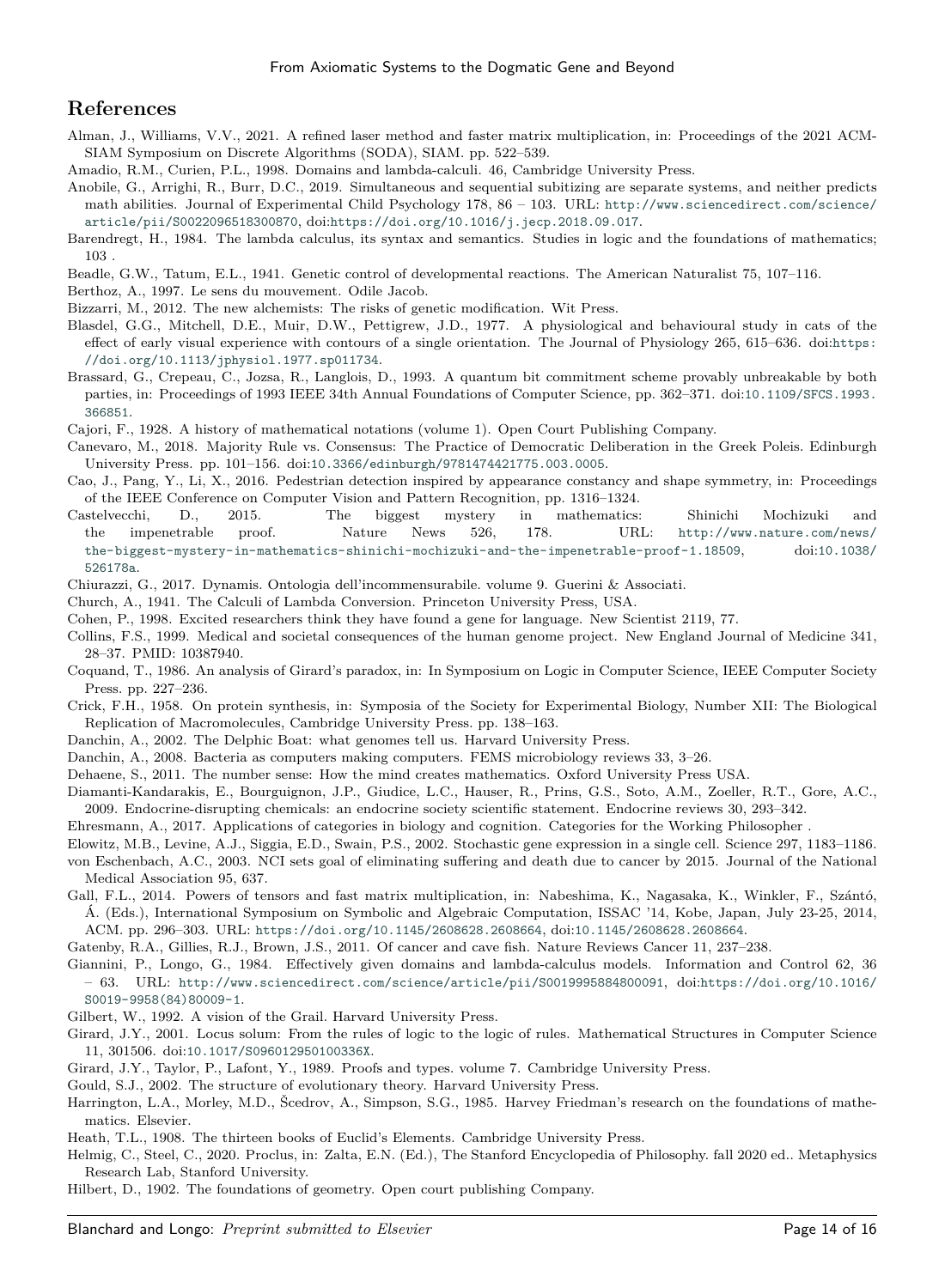<span id="page-14-23"></span>Horowitz, N.H., 1995. One-gene-one-enzyme: Remembering biochemical genetics. Protein Science 4, 1017–1019.

- <span id="page-14-0"></span>Huffman, C., 2019. Pythagoreanism, in: Zalta, E.N. (Ed.), The Stanford Encyclopedia of Philosophy. fall 2019 ed.. Metaphysics Research Lab, Stanford University.
- <span id="page-14-19"></span>Husserl, E., 1970. The crisis of European sciences and transcendental phenomenology: An introduction to phenomenological philosophy. Northwestern University Press.
- <span id="page-14-24"></span>Istrail, S., De-Leon, S.B.T., Davidson, E.H., 2007. The regulatory genome and the computer. Developmental Biology 310, 187–195.

<span id="page-14-27"></span>Jacob, F., 1965. Génétique cellulaire: Leçon inaugurale prononcée le vendredi 7 mai 1965, in: Paris: Collège de France.

<span id="page-14-26"></span>Karr, J.R., Sanghvi, J.C., Macklin, D.N., Gutschow, M.V., Jacobs, J.M., Bolival Jr, B., Assad-Garcia, N., Glass, J.I., Covert, M.W., 2012. A whole-cell computational model predicts phenotype from genotype. Cell 150, 389–401.

<span id="page-14-34"></span><span id="page-14-22"></span>Keller, E.F., 1984. A feeling for the organism, 10th aniversary edition: the life and work of Barbara McClintock. Macmillan. Keller, E.F., 2009. The century of the gene. Harvard University Press.

- 
- <span id="page-14-37"></span>Kowalchuk, G.A., Bruinsma, M., van Veen, J.A., 2003. Assessing responses of soil microorganisms to gm plants. Trends in Ecology & Evolution 18, 403–410.
- <span id="page-14-10"></span>Krystek, M.P., 2021. The term 'angle' in the international system of units. [arXiv:2101.01023](http://arxiv.org/abs/2101.01023).
- <span id="page-14-35"></span>Kupiec, J.J., 2010. On the lack of specificity of proteins and its consequences for a theory of biological organization. Progress in Biophysics and Molecular Biology 102, 45–52.
- <span id="page-14-9"></span>Lang, M., 1957. Herodotos and the abacus. Hesperia: The Journal of the American School of Classical Studies at Athens 26, 271–288. URL: <http://www.jstor.org/stable/147100>.
- <span id="page-14-39"></span>Lecointre, G., Le Guyader, H., 2001. Classification phylogénétique du vivant. Belin.
- <span id="page-14-42"></span>Lesne, A., Becavin, C., Victor, J.M., 2012. The condensed chromatin fiber: an allosteric chemo-mechanical machine for signal transduction and genome processing. Physical biology 9, 013001.
- <span id="page-14-15"></span>Lo, H.K., Chau, H.F., 1997. Is quantum bit commitment really possible? Physical Review Letters 78, 3410.
- <span id="page-14-13"></span>Longo, G., 2001. Some topologies for computations, in: Invited paper, proccedings of the Conference Géométrie au XXè siècle.
- <span id="page-14-17"></span><span id="page-14-2"></span>Longo, G., 2009. Theorems as constructive visions, in: Proceedings of ICMI 19 conference on Proof and Proving, Springer.
- Longo, G., 2011. Reflections on concrete incompleteness. Philosophia Mathematica 19, 255–280.
- <span id="page-14-43"></span>Longo, G., 2018a. How future depends on past and rare events in systems of life. Foundations of Science 23, 443–474.
- <span id="page-14-28"></span>Longo, G., 2018b. Information and causality: Mathematical reflections on cancer biology. Organisms. Journal of Biological Sciences 2, 83–104.
- <span id="page-14-32"></span>Longo, G., 2019. Interfaces of incompleteness, in: Systemics of Incompleteness and Quasi-systems. Springer, pp. 3–55.
- <span id="page-14-31"></span>Longo, G., Mossio, M., 2020. Geocentrism vs genocentrism: theories without metaphors, metaphors without theories. Interdisciplinary Science Reviews 45, 380–405.
- <span id="page-14-7"></span><span id="page-14-5"></span>Longo, G., Viarouge, A., 2010. Mathematical intuition and the cognitive roots of mathematical concepts. Topoi 29, 15–27. Maffei, L., 1998. Il mondo del cervello. Laterza.
- <span id="page-14-12"></span>Martin-Löf, P., Sambin, G., 1984. Intuitionistic type theory. volume 9. Bibliopolis Naples.
- <span id="page-14-18"></span>McCarty, D.C., 2004. David Hilbert and Paul du Bois-Reymond: Limits and Ideals. Gruyter.
- <span id="page-14-25"></span>Monod, J., 1970. Le hasard et la nécessité. Le Seuil.
- <span id="page-14-38"></span>Montévil, M., 2019. Measurement in biology is methodized by theory. Biology & philosophy 34, 35.
- <span id="page-14-36"></span>Montévil, M., Mossio, M., 2015. Closure of constraints in biological organisation. Journal of theoretical biology 372, 179–191.
- <span id="page-14-40"></span>Montévil, M., 2020. Historicity at the hearth of biology. Theory in Biosciences doi:[10.1007/s12064-020-00320-8](http://dx.doi.org/10.1007/s12064-020-00320-8).
- <span id="page-14-1"></span>Ober, J., 2011. Wealthy hellas. The Journal of Economic Asymmetries 8, 1–38.
- <span id="page-14-11"></span>Pagel, M., Atkinson, Q.D., Meade, A., 2007. Frequency of word-use predicts rates of lexical evolution throughout indo-european history. Nature 449, 717–720. URL: <https://doi.org/10.1038/nature06176>, doi:[10.1038/nature06176](http://dx.doi.org/10.1038/nature06176).
- <span id="page-14-3"></span>Panza, M., 2012. The twofold role of diagrams in euclids plane geometry. Synthese 186, 55–102.
- <span id="page-14-41"></span>Pavesi, A., Vianelli, A., Chirico, N., Bao, Y., Blinkova, O., Belshaw, R., Firth, A., Karlin, D., 2018. Overlapping genes and the proteins they encode differ significantly in their sequence composition from non-overlapping genes. PloS one 13, e0202513.
- <span id="page-14-4"></span>Pedoe, D., 1975. Notes on the history of geometrical ideas ii. the principle of duality. Mathematics Magazine 48, 274–277. URL: <https://doi.org/10.1080/0025570X.1975.11976511>, doi:[10.1080/0025570X.1975.11976511](http://dx.doi.org/10.1080/0025570X.1975.11976511), [arXiv:https://doi.org/10.1080/0025570X.1975.11976511](http://arxiv.org/abs/https://doi.org/10.1080/0025570X.1975.11976511).
- <span id="page-14-29"></span>Perbal, L., 2013. The warrior geneand the maõri people: the responsibility of the geneticists. Bioethics 27, 382–387.
- <span id="page-14-33"></span>Prusiner, S.B., 1982. Novel proteinaceous infectious particles cause scrapie. Science 216, 136–144.
- <span id="page-14-16"></span>Roberts, D.M., 2019. A crisis of identification. Inference, International Review of Science 4.
- <span id="page-14-21"></span>Rochberg, F., 2002. A consideration of babylonian astronomy within the historiography of science. Studies in History and Philosophy of Science Part A 33, 661 – 684. URL: <http://www.sciencedirect.com/science/article/pii/S0039368102000225>, doi:[https://doi.org/10.1016/S0039-3681\(02\)00022-5](http://dx.doi.org/https://doi.org/10.1016/S0039-3681(02)00022-5).
- <span id="page-14-20"></span>Rodin, A., 2020. Axiomatic architecture of scientific theories, Habilitation thesis. St. Petersburg State University.
- <span id="page-14-14"></span>Rogers, H., 1987. Theory of Recursive Functions and Effective Computability. MIT Press, Cambridge, MA, USA.
- <span id="page-14-44"></span><span id="page-14-8"></span>Rosen, F.A., 1831. The Algebra of Mohammed Ben Musa Edited and Translated by Frederic Rosen. Oriental translation fund. Sarti, A., Citti, G., Piotrowski, D., 2019. Differential heterogenesis and the emergence of semiotic function. Semiotica 2019, 1–34.
- <span id="page-14-6"></span>Scharcanski, J., Venetsanopoulos, A.N., 1997. Edge detection of color images using directional operators. IEEE Transactions on Circuits and Systems for Video Technology 7, 397–401. doi:[10.1109/76.564116](http://dx.doi.org/10.1109/76.564116).
- <span id="page-14-30"></span>Scott, D., 1980. Lambda calculus: some models, some philosophy, in: Studies in Logic and the Foundations of Mathematics.